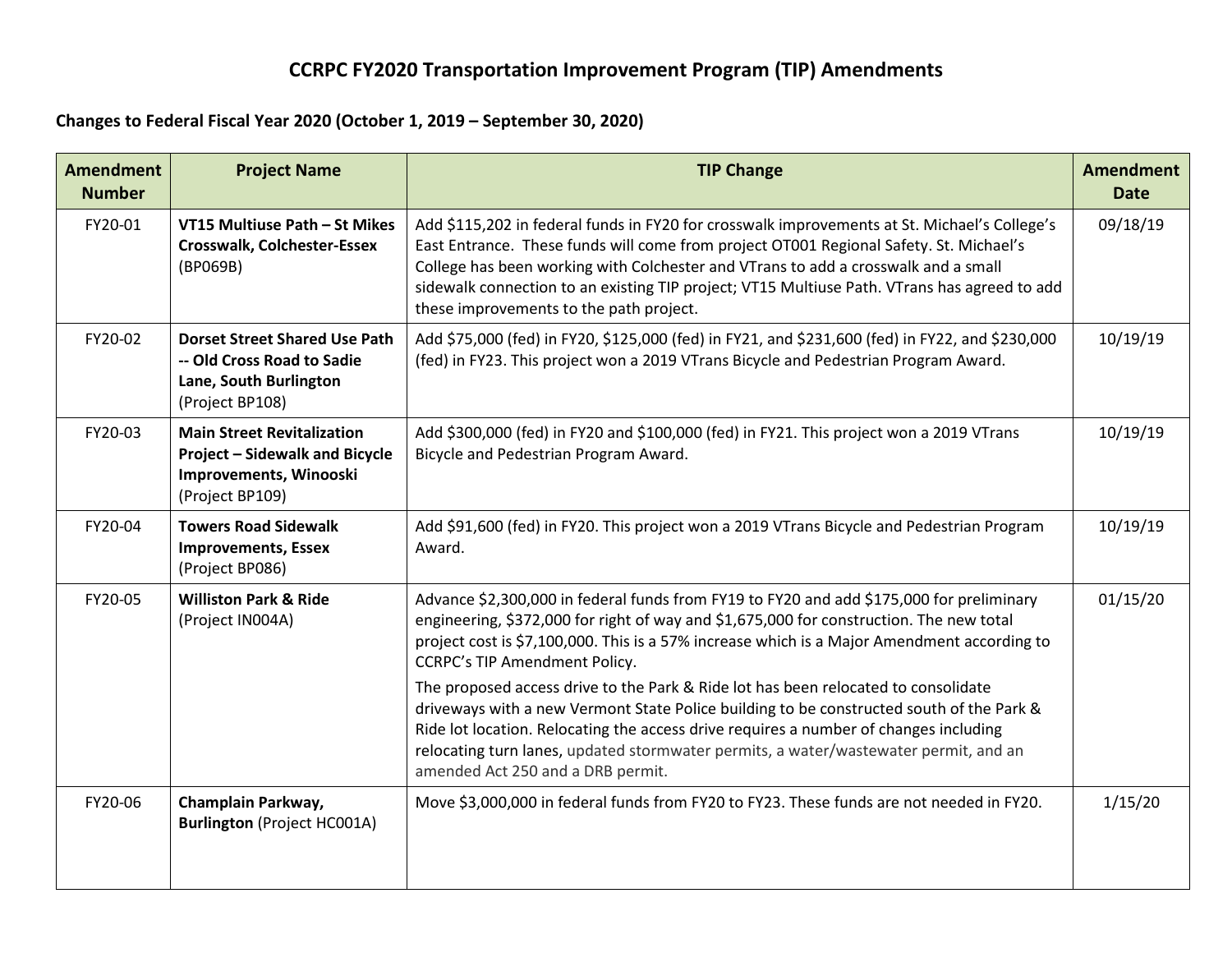| <b>Amendment</b><br><b>Number</b> | <b>Project Name</b>                                                                                           | <b>TIP Change</b>                                                                                                                                                                                                                                                                                                                                                                                                                                                                                                                                                                                                                                                                                                                    | <b>Amendment</b><br><b>Date</b> |
|-----------------------------------|---------------------------------------------------------------------------------------------------------------|--------------------------------------------------------------------------------------------------------------------------------------------------------------------------------------------------------------------------------------------------------------------------------------------------------------------------------------------------------------------------------------------------------------------------------------------------------------------------------------------------------------------------------------------------------------------------------------------------------------------------------------------------------------------------------------------------------------------------------------|---------------------------------|
| FY20-07                           | I-89 Supplemental Signage,<br><b>Exits 12 - 17 (Project HP147)</b>                                            | Add a new project to the TIP in FY20 to add supplemental signage at all I-89 exits in<br>Chittenden County identifying the mile marker number. Add \$22,000 in FY20. This project is<br>not subject to CCRPC fiscal constraint limit because it is an interstate project. In 2009 the<br>Federal Highway Administration implemented a requirement for interstate exits to be<br>numbered according to the mile marker rather than sequentially.                                                                                                                                                                                                                                                                                      | 11/26/19                        |
| FY20-08                           | VT15/Underhill Flats Sidewalk,<br><b>Underhill (Project BP077)</b>                                            | Advance \$288,0000 in federal Bike/Ped program grant funds for construction from FY19 to<br>FY20. Project was delayed.                                                                                                                                                                                                                                                                                                                                                                                                                                                                                                                                                                                                               | 2/19/20                         |
| FY20-09                           | <b>US7 Signal Upgrade,</b><br><b>Shelburne-South Burlington</b><br>(Project HP137)                            | Make the following changes to project HP137:<br>Contract 1 - Southern Section - Webster Road to IDX Drive<br>In FY20 add \$996,000 in Accelerated Innovation Deployment (AID) grant funds.<br>In FY20 add \$778,000 in federal formula funds.<br>In FY21 designate \$161,000 in federal funds from project OT001 Regional Safety<br>to be used for this project.<br>Contract 2 - Northern Section - McIntosh Avenue to Swift Street<br>Add \$2,000,000 in federal funds in FY21.<br>VTrans and CCRPC were awarded an Accelerated Innovation Deployment (AID) grant to<br>upgrade 1t traffic signals on Shelburne Road between Webster Road and I-189. This project<br>will be funded with AID grant funds and federal formula funds. | 3/18/20                         |
| FY20-10<br>FY20-11                | VT15 Paving, Underhill-<br><b>Westford-Cambridge</b><br>(Project HP136)<br><b>Schifilliti Park Shared Use</b> | Reduce the federal fund in FY21 from \$3,276,240 to \$1,250,063 - a decrease of \$2,026,177.<br>This project was originally programmed as a pavement reclaim project. After doing some<br>investigative borings and test pits, it was determined that this project was better suited for<br>CIPR (Cold-In-Place Recycling). This type of treatment is less expensive on a per mile basis<br>than a full depth reclaim project.<br>Burlington was awarded a 2020 Transportation Alternatives Grant of \$285,728 (federal                                                                                                                                                                                                              | 2/19/20<br>5/20/21              |
|                                   | Path, Burlington<br>(Project BP110)                                                                           | funds) to construct a path between James Avenue and Gosse Court though Schifilliti Park in<br>Burlington. Add \$35,000 for PE in FY20.                                                                                                                                                                                                                                                                                                                                                                                                                                                                                                                                                                                               |                                 |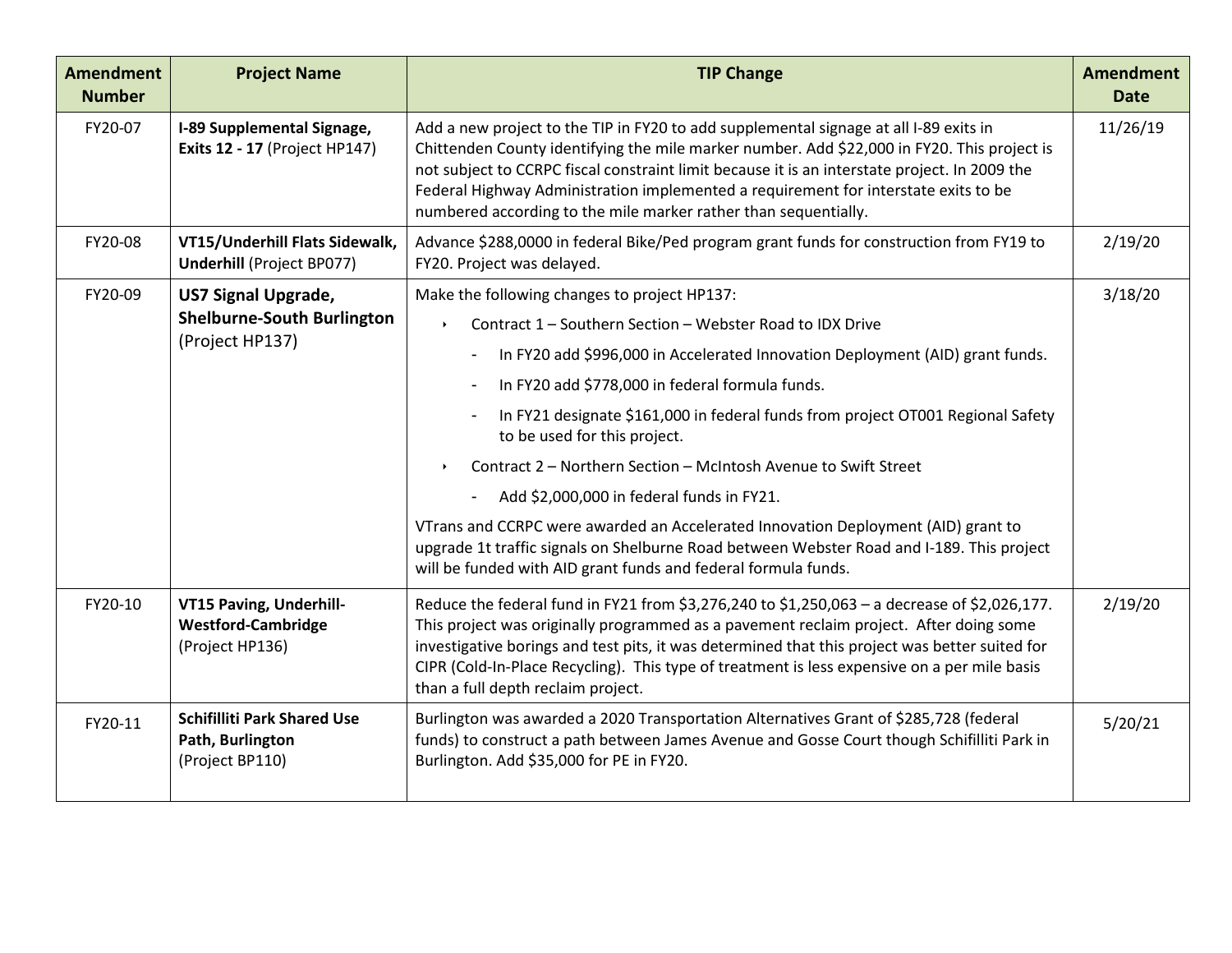| <b>Amendment</b><br><b>Number</b> | <b>Project Name</b>                                                                                                                          | <b>TIP Change</b>                                                                                                                                                                                                                                                                                                                 | Amendment<br>Date |
|-----------------------------------|----------------------------------------------------------------------------------------------------------------------------------------------|-----------------------------------------------------------------------------------------------------------------------------------------------------------------------------------------------------------------------------------------------------------------------------------------------------------------------------------|-------------------|
| FY20-12                           | Lee River Road Sidewalk,<br>Jericho (Project BP100)                                                                                          | Jericho was awarded an additional \$100,000 (federal funds) in 2020 Transportation<br>Alternative Grant funds to construct an 1,000 foot sidewalk on Lee River Road. The project<br>was previously awarded a 2017 Transportation Alternatives grant \$220,587 (federal funds)<br>and this grant will supplement those funds.      | 5/20/21           |
| FY20-13                           | <b>Kimball/Marshall Avenue</b><br><b>Bicycle &amp; Pedestrian Facilities</b><br>over Muddy Brook, South<br><b>Burlington</b> (Project BP111) | South Burlington was awarded a 2020 Transportation Alternatives Grant of \$300,000 (federal<br>funds) to construct a 10-foot-wide shared use path to be included in the Muddy Brook<br>Culvert Replacement project.                                                                                                               | 5/20/21           |
| FY20-14                           | <b>VT116/CVU Road Intersection</b><br><b>Improvements, Hinesburg</b><br>(Project HP058)                                                      | Change federal funding source from STP to Section 164 Funds. Section 164 funds can be used<br>for safety projects and this intersection is a High Crash location, so it is eligible for this<br>funding source. Changing federal funding sources is defined to be an Administrative change<br>to the TIP.                         | 6/19/20           |
| FY20-15                           | <b>Bridge Preventative</b><br>Maintenance (Project BR033)                                                                                    | Designate the use of \$250,000 from the Regional project Bridge Preventative Maintenance<br>for strategic repair of Colchester US2 bridge #18A over I-89 and Richmond US2 bridge #29<br>over I-89. Designating the use of funds from Regional items is defined as an administrative<br>change to the TIP.                         | 6/19/20           |
| FY20-16                           | <b>Rail Crossing Safety</b><br><b>Improvements - College</b><br><b>Street, Burlington</b><br>(Project RR006)                                 | Add the following statement to the Remarks section of the TIP "Project will be bid as two<br>separate contracts $-C/1$ and $C/2$ . $C/1$ (\$450,000 fed) is for utility work and will be done in<br>FY20. C/2 is for safety improvements and will be done in FY21."<br>Revise the project number to read "STP 2035(15)/C1 & C/2". | 7/30/20           |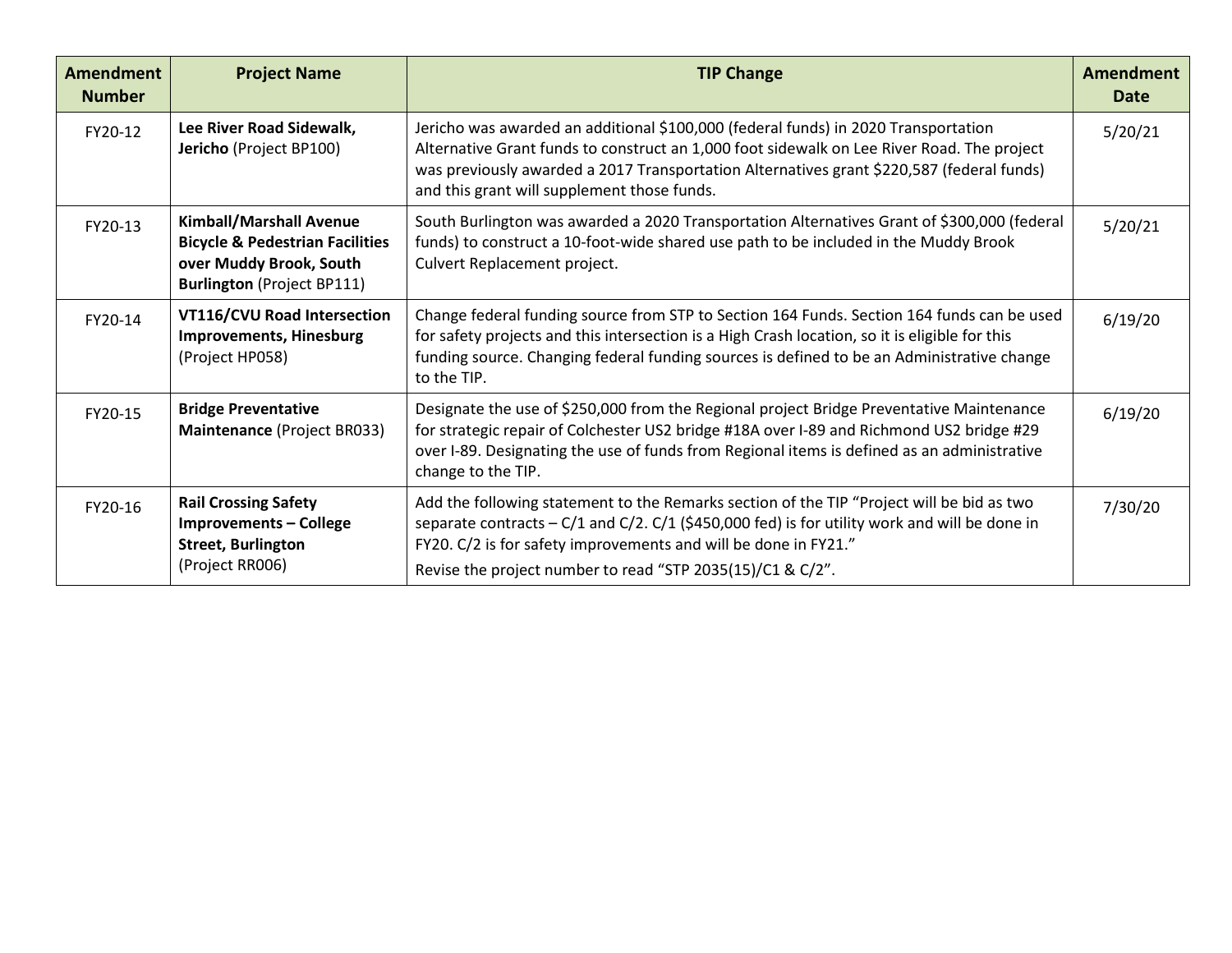| <b>Amendment</b><br><b>Number</b> | <b>Project Name</b>                                                                                                       | <b>TIP Change</b>                                                                                                                                                                                                                                                                                                                                                                                                                                                                                                                                                                                                                                                          | <b>Amendment</b><br><b>Date</b> |
|-----------------------------------|---------------------------------------------------------------------------------------------------------------------------|----------------------------------------------------------------------------------------------------------------------------------------------------------------------------------------------------------------------------------------------------------------------------------------------------------------------------------------------------------------------------------------------------------------------------------------------------------------------------------------------------------------------------------------------------------------------------------------------------------------------------------------------------------------------------|---------------------------------|
| FY21-01                           | <b>King Street Rail Crossing Safety</b><br><b>Improvement, Burlington</b><br>(Project BP150)                              | Advance \$454,500 in construction funds for rail crossing safety improvements at King Street<br>from FY22 to FY21. The project includes improvements to the surface and drainage, addition<br>of an active warning system (lights, gates), and preemption with the traffic signals.                                                                                                                                                                                                                                                                                                                                                                                        | 9/16/20                         |
| FY21-02                           | <b>Maple Street Rail Crossing</b><br><b>Safety Improvements,</b><br><b>Burlington</b> (Project HP154)                     | Add a new safety project to the FY21-24 TIP for rail crossing safety improvements at Maple<br>Street in Burlington. Add \$258,750 for construction in FY21 and \$776,250 for construction in<br>FY22. The Project is funded with Section 130 Rail Grade Crossing funds which are not subject<br>to CCRPC's fiscal constraint limit. The project includes improvements to the surface and<br>drainage, addition of an active warning system (lights, gates), and preemption with the<br>traffic signals.                                                                                                                                                                    | 9/16/20                         |
| FY21-03                           | VT2A/Industrial<br><b>Avenue/Mountain View Road</b><br>Intersection Improvements,<br>Williston (Project HP123)            | Advance \$50,000 in federal funds for right-of-way from FY20 to FY21 and add \$150,000. The<br>FY21 TIP currently has \$50,000 for right-of-way so the new total will be \$250,000. This is a 3<br>percent increase in project cost which is defined as a minor amendment according to<br>CCRPC's TIP Amendment Policy. This amendment will be funded outside of CCRPC's fiscal<br>constraint limit. The project is ready to advance to the right-of-way phase and the TIP does<br>not have adequate funds in FY21.                                                                                                                                                        | 11/18/20                        |
| FY21-04                           | I-189 Paving, Burlington-South<br><b>Burlington</b> (Project HP142)                                                       | Add \$300,882 in federal funds for construction in FY21. These funds are to come from<br>Regional project OT017 Modifications and Overruns. The paving project is substantially<br>complete, and the Modification and Overruns item is to provide funding for projects that are<br>finished but still incurring costs for final contract items.                                                                                                                                                                                                                                                                                                                            | 11/18/20                        |
| FY21-05                           | VT15/Underhill Flats Sidewalk<br>(Project BP077)                                                                          | Advance \$289,252 in federal funds for construction from FY20 to FY21 for this 2013<br>Bike/Pedestrian grant project. The project did not advance to construction in FY20.<br>Construction is anticipated in 2021.                                                                                                                                                                                                                                                                                                                                                                                                                                                         | 11/18/20                        |
| FY21-06                           | <b>US7 Signal Upgrades Contract</b><br>2, McIntosh Avenue to Swift<br><b>Street, South Burlington</b><br>(Project HP137B) | Add \$577,000 in construction funds to the TIP in FY22 and clarify funding source as Highway<br>Safety Improvement Program (HSIP). The total project cost has increased from \$2,300,000 to<br>\$2,577,000 - this is a 12% increase. This project will not be subject to CCRPC's fiscal<br>constraint limit. Note that the overall project cost only increases by \$277,000 but the TIP<br>only had \$2,000,000 in FY21. The new funds will be added in FY22. VTrans just completed<br>contract plans and the construction cost estimate increased unexpectedly. The TIP must<br>reflect the full construction cost estimate before the project can be advertised for bid. | 11/18/20                        |
| FY21-07                           | <b>King Street Rail Crossing Safety</b><br><b>Improvement, Burlington</b><br>(Project BP150)                              | Add \$9,000 in federal funds for right-of-way in FY21 to complete the right-of-way process.                                                                                                                                                                                                                                                                                                                                                                                                                                                                                                                                                                                | 11/19/20                        |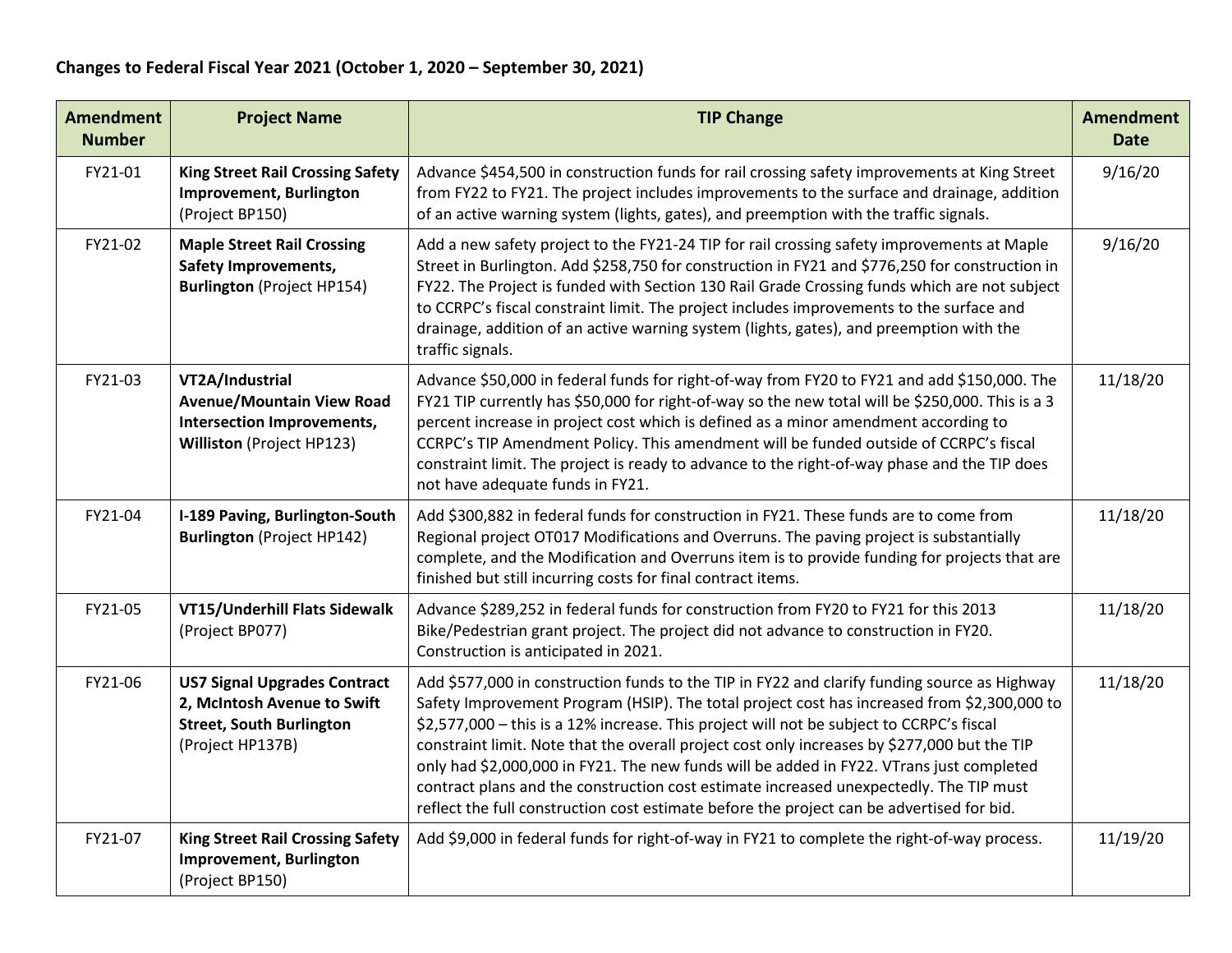| <b>Amendment</b><br><b>Number</b> | <b>Project Name</b>                                                                                                 | <b>TIP Change</b>                                                                                                                                                                                                                                                                                                                                                                     | <b>Amendment</b><br><b>Date</b> |
|-----------------------------------|---------------------------------------------------------------------------------------------------------------------|---------------------------------------------------------------------------------------------------------------------------------------------------------------------------------------------------------------------------------------------------------------------------------------------------------------------------------------------------------------------------------------|---------------------------------|
| FY21-08                           | <b>King Street Rail Crossing</b><br><b>Improvements, Burlington</b><br>(Project HP150)                              | Add \$170,384 in FY21 and \$624,884 in FY22. VTrans wants to bid this project on December<br>23 to get more competitive bids from contractors. Prior to bidding the project the TIP must<br>be amended to account for the full construction cost estimate. As a rail safety project it is<br>not subject to CCRPC's Fiscal Constraint Limit.                                          | 12/16/20                        |
| FY21-09                           | <b>Regional Safety</b><br>(Project OT001)                                                                           | Designate \$50,000 in FY21 and \$150,000 in FY22 from the Regional Safety item to begin<br>design for Replacement/Rehabilitation of Traffic Signals on VT15 from Campus Avenue in<br>Colchester to Ethan Allen Avenue in Essex. Construction funds will be added when the FY22-<br>25 TIP is developed.                                                                               | 12/9/20                         |
| FY21-10                           | <b>Charlotte Rail Bridge over</b><br><b>Thorp Brook, Charlotte</b><br>(Project RR008)                               | Add \$8,000 in federal funds in FY21 to complete right-of-way documentation for a rail bridge<br>rehabilitation project in Charlotte. This project was to be funded with state dollars only but<br>VTrans is now proposing federal participation in the project. This project is not subject to<br>CCRPC's fiscal constraint limit.                                                   | 1/20/21                         |
| FY21-11                           | <b>Amtrak Service</b><br>(Project RR012)                                                                            | Add \$408,413 in federal Congestion Mitigation and Air Quality Improvement (CMAQ)<br>Program funds for Amtrak service in Chittenden County. VTrans will utilize a total of<br>\$2,400,000 in federal dollars to support Amtrak service statewide. The Chittenden County<br>share of this will be 17% or \$408,413. This project is not subject to CCRPC's fiscal constraint<br>limit. | 1/20/21                         |
| FY21-12                           | <b>Pinecrest Drive Sidewalk,</b><br>Essex (Project BP091)                                                           | Add \$86,280 in additional federal funds in FY21 for an existing sidewalk project in Essex. This<br>project was awarded \$286,216 in 2015 to construct a sidewalk on Pinecrest Drive between<br>VT2A and Suffolk Lane. Essex applied for, and was awarded, additional funds from the<br>VTrans Bicycle and Pedestrian Program.                                                        | 1/20/21                         |
| FY21-13                           | <b>Vermont Railway Switch</b><br><b>Replacement, Burlington</b><br>(Project RR013)                                  | Add \$1,874,500 in federal FRA Tiger VII grant funds to replace three existing manual<br>switches in Burlington with power switches and purchase of continuous welded rail. This<br>project is not subject to CCRPC's fiscal constraint limit because it is funded with grant funds.                                                                                                  | 2/17/21                         |
| FY21-14                           | <b>Amtrak Siding, Burlington</b><br>(Project RR014)                                                                 | Add a project to the TIP to construct a rail siding in the Burlington rail yard to overnight<br>Amtrak passenger trains. Construction amount for this project is \$1,900,000. This project is<br>funded with 100% state funds and is being added to the TIP as a project with regional<br>significance.                                                                               | 2/17/21                         |
| FY21-15                           | <b>Kimball/Marshall Avenue</b><br><b>Bicycle &amp; Pedestrian Facilities</b><br>over Muddy Brook<br>(Project BP111) | Transfer \$4,054 in construction funds in FY21 to right-of-way. \$295,946 remains in the TIP<br>for construction. There is no change in project cost.                                                                                                                                                                                                                                 | 1/28/21                         |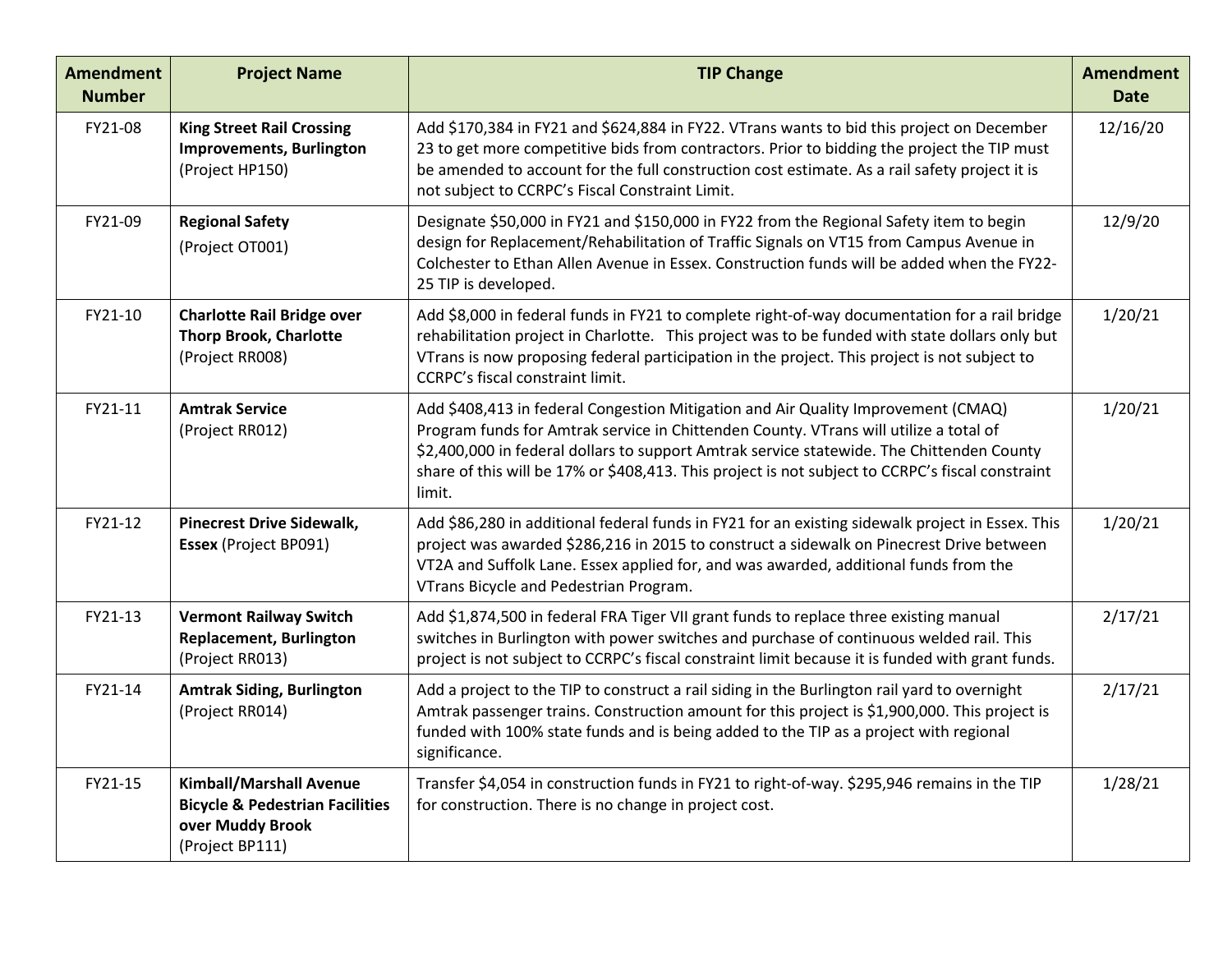| <b>Amendment</b><br><b>Number</b> | <b>Project Name</b>                                                                                          | <b>TIP Change</b>                                                                                                                                                                                                                                                                                                                                                                                                                                                                                                                                                                                                                                                                                                                                                                                                                                                                                                                      | <b>Amendment</b><br><b>Date</b> |
|-----------------------------------|--------------------------------------------------------------------------------------------------------------|----------------------------------------------------------------------------------------------------------------------------------------------------------------------------------------------------------------------------------------------------------------------------------------------------------------------------------------------------------------------------------------------------------------------------------------------------------------------------------------------------------------------------------------------------------------------------------------------------------------------------------------------------------------------------------------------------------------------------------------------------------------------------------------------------------------------------------------------------------------------------------------------------------------------------------------|---------------------------------|
| FY21-16                           | <b>Rail Crossing Safety</b><br><b>Improvements - College</b><br><b>Street, Burlington</b><br>(Project RR006) | Add \$671,479 in federal Section 130 Rail Grade Crossing funds for construction to the TIP in<br>FY21. The approved TIP has \$900,000 in FY21 for this project. The new total would be<br>\$1,571,479 which is a 59.7% increase in total project cost (including design costs).<br>The construction cost estimate was revised to include the items listed below:<br>Increased traffic control to accommodate large volume of pedestrians<br>Removal and resetting of brick pavers within VTrans right of way<br>Full depth reconstruction of the crossing surface<br>Active warning railroad signal system to includes gates<br>Soil management<br>Removal and resetting of tracks                                                                                                                                                                                                                                                     | 2/9/21                          |
| FY21-17                           | <b>Maple Street Rail Crossing</b><br><b>Safety Improvements</b><br>(Project HP154)                           | Increase construction cost from \$1,035,000 (federal) to \$1,866,276 (federal). TIP amounts<br>will be \$658,750 (federal) in FY21 and \$1,207,526 (federal) in FY21. This project is due to be<br>advertised on March 3.<br>The reasons for the increase are as follows.<br>Contaminated soil management including disposal, dewatering, filtration and<br>fractionation tank items to handle any contaminated ground water that may be<br>encountered<br>Traffic control to work around trains and vehicles more closely.<br>The Rail-Highway Active Warning System item increased to program the entire system<br>between Maple Street and College Street. The systems for Maple Street, King Street and<br>College Street work together due to the close proximity.<br>Surfacing and Aligning of the entire track section from Maple Street to College Street<br>Full depth reconstruction of crossing including 3 sets of tracks. | 2/17/21                         |
| FY21-18                           | Shelburne Street Roundabout,<br><b>Burlington (Project HP085)</b>                                            | Add \$1,094,354 for preliminary engineering and \$3,112,613 for construction in FY21. The<br>new total project cost is \$12,426,967 which is a 51% increase. The project requires large<br>scale environmental investigations underground to locate, identify, and categorize<br>contaminated soils and groundwater.                                                                                                                                                                                                                                                                                                                                                                                                                                                                                                                                                                                                                   | 3/17/21                         |
| FY21-19                           | Champlain Parkway,<br><b>Burlington (Project HC001A)</b>                                                     | Reduce the TIP amount in FY21 by \$4,206,967 to accommodate the Shelburne Roundabout<br>amendment listed above. \$4,793,003 remains in this project is FY21 which is adequate to<br>accommodate anticipated project expenses.                                                                                                                                                                                                                                                                                                                                                                                                                                                                                                                                                                                                                                                                                                          | 3/17/21                         |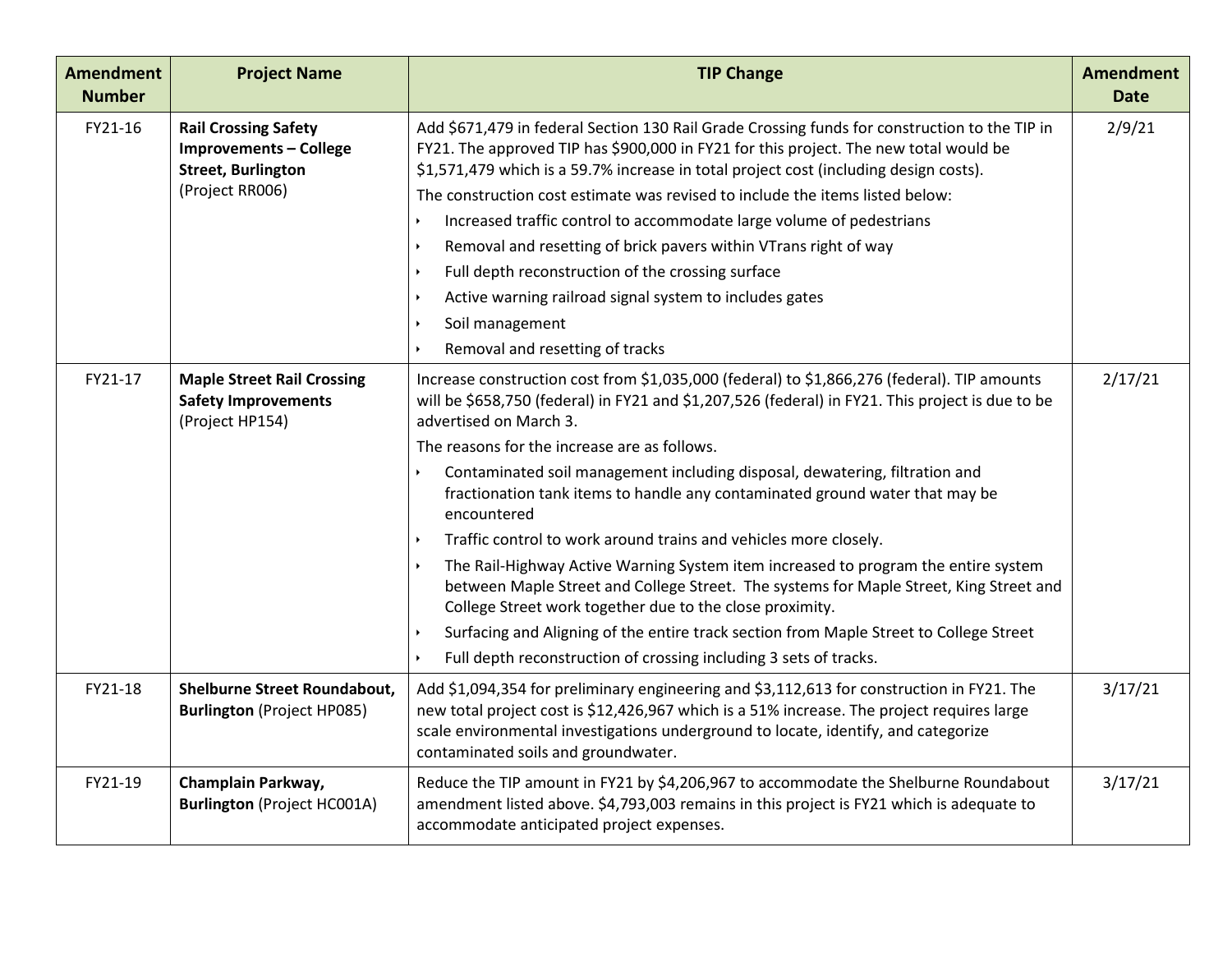| <b>Amendment</b><br><b>Number</b> | <b>Project Name</b>                                                                                                                 | <b>TIP Change</b>                                                                                                                                                                                                                                                                                           | <b>Amendment</b><br><b>Date</b> |
|-----------------------------------|-------------------------------------------------------------------------------------------------------------------------------------|-------------------------------------------------------------------------------------------------------------------------------------------------------------------------------------------------------------------------------------------------------------------------------------------------------------|---------------------------------|
| FY21-20                           | <b>Rehabilitate/Replace Culverts</b><br>on US7, Charlotte-South<br><b>Burlington</b> (Project BR063)                                | Add \$10,000 for Preliminary Engineering and \$500,000 for Construction in FY21 for culvert<br>improvements. This project will be funded with 100% COVID Relief funds and is not subject<br>to CCRPC's Fiscal Constraint limit.                                                                             | 4/21/21                         |
| FY21-21                           | <b>Rehabilitate/Replace Culverts</b><br>on US2, Richmond-Bolton<br>(Project BR064)                                                  | Add \$10,000 for Preliminary Engineering and \$500,000 for Construction in FY21 for culvert<br>improvements. This project will be funded with 100% COVID Relief funds and is not subject<br>to CCRPC's Fiscal Constraint limit.                                                                             | 4/21/21                         |
| FY21-22                           | <b>Railyard Enterprise Project,</b><br><b>Burlington</b> (Project HC015)                                                            | Program \$80,000 in federal funds for Preliminary Engineering in FY21 and \$920,000 in<br>federal funds for Preliminary Engineering in FY22. The TIP estimated \$960,000 in federal<br>funds for Preliminary Engineering, so this is a 4% increase in project cost which qualifies as a<br>minor amendment. | 4/21/21                         |
| FY21-23                           | Champlain Parkway,<br><b>Burlington (Project HC001A)</b>                                                                            | Reduce the TIP amount in FY21 by \$80,000 and in FY22 by \$920,00 to accommodate the<br>Railyard Enterprise Project listed above. \$4,713,003 remains in this project is FY21 and<br>\$13,220,000 remains in FY22 which is adequate to accommodate anticipated project<br>expenses.                         | 4/21/21                         |
| FY21-24                           | <b>I-89 Culvert, Colchester</b><br>(Project BR065)                                                                                  | Add \$205,245 in federal funds to rehabilitate a culvert on I-89 at north bound mile marker<br>97.45.                                                                                                                                                                                                       | 5/19/21                         |
| FY21-25                           | <b>Airport Drive Infiltration</b><br><b>Project, South Burlington</b><br>(Project OT048)                                            | Add a new Municipal Highway and Stormwater Mitigation program award for a stormwater<br>infiltration project in South Burlington. Add \$60,000 for preliminary engineering in FY21,<br>\$8,000 for right-of-way in FY22, and \$320,000 for construction in FY23.                                            | 5/19/21                         |
| FY21-26                           | VT2A Connector Path -<br><b>Beaudry Lane to VSECU,</b><br><b>Williston</b> (Project BP112)                                          | Add a new Transportation Alternatives award for a connector path along VT2A in Williston.<br>Add \$46,512 for preliminary engineering in FY21.                                                                                                                                                              | 5/19/21                         |
| FY21-27                           | <b>Spear Street Bike/Ped</b><br><b>Connector - US Forest Service</b><br>to Swift Street, South<br><b>Burlington</b> (Project BP113) | Add a new Transportation Alternatives award for a connector path along Spear Street in<br>South Burlington. Add \$53,904 for preliminary engineering in FY21.                                                                                                                                               | 5/19/21                         |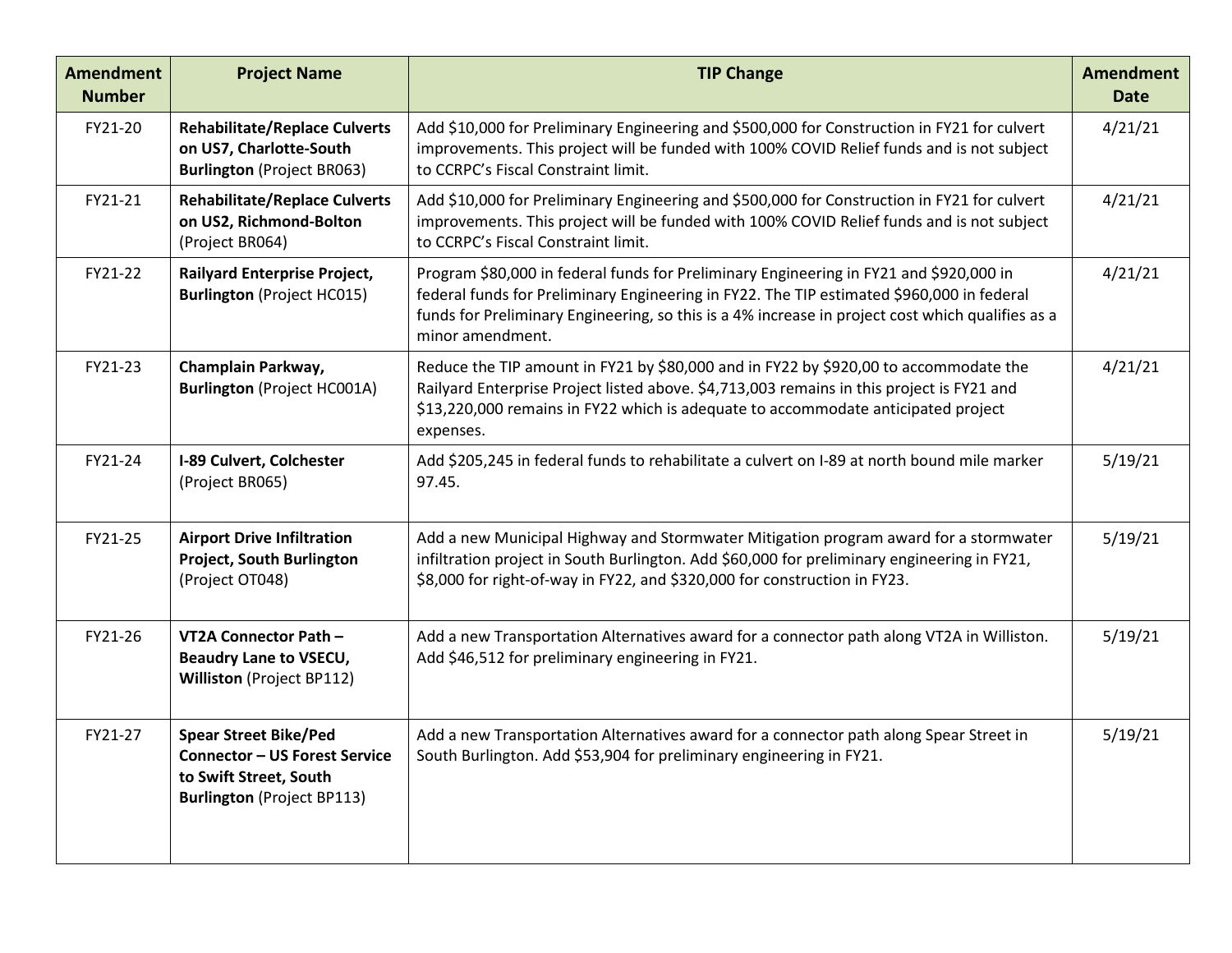| <b>Amendment</b><br><b>Number</b> | <b>Project Name</b>                                                                                                | <b>TIP Change</b>                                                                                                                                                                                                                                                                                                | <b>Amendment</b><br><b>Date</b> |
|-----------------------------------|--------------------------------------------------------------------------------------------------------------------|------------------------------------------------------------------------------------------------------------------------------------------------------------------------------------------------------------------------------------------------------------------------------------------------------------------|---------------------------------|
| FY21-28                           | <b>Exit 16 Improvements,</b><br>Colchester (Project HP102)                                                         | Remove \$4,794,000 in federal funds for construction in FY21 and add \$1,250,000 for<br>preliminary engineering in FY21. The current project schedule does not anticipate that<br>construction funds will be needed in FY21 (before September 30, 2021). Additional<br>preliminary engineering funds are needed. | 5/19/241                        |
| FY21-29                           | <b>Class I Concrete Pavement</b><br><b>Repair, US7 and West Allen</b><br>Street, Winooski<br>(Project HP145)       | The low bid for this project was \$1,297,953 and the project cost in the TIP is \$1,150,000<br>which is a 13% increase in project cost. Add \$222,362 in federal funds in FY22 for this<br>project.                                                                                                              | 5/19/21                         |
| FY21-30                           | Exit 17 Improvements,<br><b>Colchester (Project BR050)</b>                                                         | Advance \$600,000 in right-of-way funds from FY20 to FY21. The FY20 TIP had \$800,000 for<br>right-of-way but only obligated \$100,000. An additional \$600,000 is needed.                                                                                                                                       | 5/19/21                         |
| FY21-31                           | <b>US2 Paving, Bolton-Richmond</b><br>(Project HP148)                                                              | Add \$160,000 for preliminary engineering in FY21.                                                                                                                                                                                                                                                               | 6/6/21                          |
| FY21-32                           | <b>Burlington Train Station</b><br><b>Platform, Burlington</b><br>(Project RR007)                                  | Add \$880,000 for construction in FY21.                                                                                                                                                                                                                                                                          | 6/6/21                          |
| FY21-33                           | <b>US7 Concrete Pavement</b><br><b>Repair, Burlington</b><br>(Project HP141)                                       | Reduce funding amount in FY21 by \$400,000 - funds are not needed.                                                                                                                                                                                                                                               | 6/6/21                          |
| FY21-34                           | <b>Rail Crossing Improvements at</b><br><b>Thompson Point Road,</b><br><b>Charlotte (Project RR009)</b>            | Add \$315,000 for construction in FY21.                                                                                                                                                                                                                                                                          | 6/6/21                          |
| FY21-35                           | <b>US7 Paving, Charlotte-South</b><br><b>Burlington</b> (Project HP149)                                            | Add \$240,000 for preliminary engineering in FY21.                                                                                                                                                                                                                                                               | 6/6/21                          |
| FY21-36                           | <b>Prim Road/West Lakeshore</b><br><b>Drive Intersection</b><br><b>Improvements, Colchester</b><br>(Project HP118) | Reduce funding amount in FY21 by \$400,000 - funds are not needed.                                                                                                                                                                                                                                               | 6/6/21                          |
| FY21-37                           | <b>Susie Wilson Road Corridor</b><br>and Intersection<br><b>Improvements, Essex</b><br>(Project HP120)             | Add \$200,000 for preliminary engineering in FY21.                                                                                                                                                                                                                                                               | 6/6/21                          |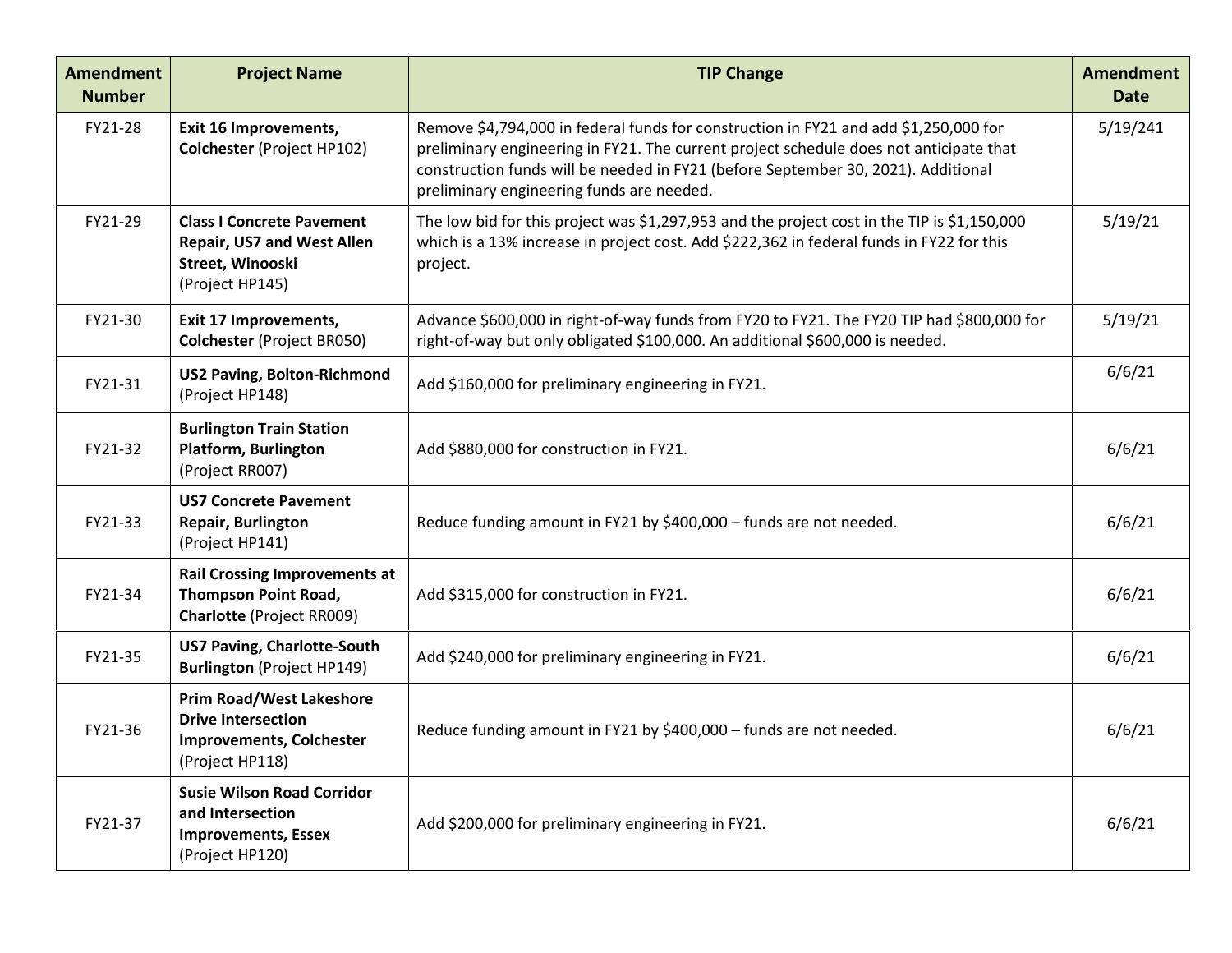| <b>Amendment</b><br><b>Number</b> | <b>Project Name</b>                                                                                                                        | <b>TIP Change</b>                                                                 | <b>Amendment</b><br><b>Date</b> |
|-----------------------------------|--------------------------------------------------------------------------------------------------------------------------------------------|-----------------------------------------------------------------------------------|---------------------------------|
| FY21-38                           |                                                                                                                                            | Not Needed                                                                        |                                 |
| FY21-39                           | <b>VT128 Culvert BR1 Carrying</b><br><b>Alder Brook, Essex</b><br>(Project BR060)                                                          | Add \$400,000 for construction in FY21.                                           | 6/6/21                          |
| FY21-40                           | I-89 Bridge Maintenance,<br><b>South Burlington</b><br>(Project HP151)                                                                     | Add \$4,500 for preliminary engineering in FY21.                                  | 6/6/21                          |
| FY21-41                           | I-89 Bridge<br>Preservation/Maintenance,<br><b>Colchester and Richmond</b><br>(Project HP152)                                              | Add \$22,500 for preliminary engineering and \$337,500 for construction in FY21.  | 6/6/21                          |
| FY21-42                           | I-89 Culvert Rehabilitation,<br><b>Williston</b> (Project BR061)                                                                           | Add \$45,000 for preliminary engineering and \$337,500 for construction in FY21   | 6/6/21                          |
| FY21-43                           | Lee River Road Sidewalk,<br>Jericho (Project BP100)                                                                                        | Add \$12,000 for right-of-way in FY21.                                            | 6/6/21                          |
| FY21-44                           | US7/Middle Road/Railroad<br><b>Street Intersection, Milton</b><br>(Project HP007)                                                          | Add \$315,000 for preliminary engineering and \$185,000 for right-of-way in FY21. | 6/6/21                          |
| FY21-45                           | <b>US2 Culvert Rehabilitation,</b><br>Richmond (Project BR062)                                                                             | Add \$50,000 for preliminary engineering in FY21.                                 | 6/6/21                          |
| FY21-46                           | <b>Woodcrest/Deane Street</b><br><b>Stormwater Infiltration and</b><br><b>Detention System, South</b><br><b>Burlington</b> (Project OT043) | Add \$201,600 for construction in FY21.                                           | 6/6/21                          |
| FY21-47                           | VT15 Bridge Maintenance,<br><b>Underhill (Project HP153)</b>                                                                               | Add \$4,000 for preliminary engineering in FY21                                   | 6/6/21                          |
| FY21-48                           | <b>Blair Park Road Sidewalk Loop</b><br><b>Connection, Williston</b><br>(Project BP103)                                                    | Add \$184,000 for construction in FY21                                            | 6/6/21                          |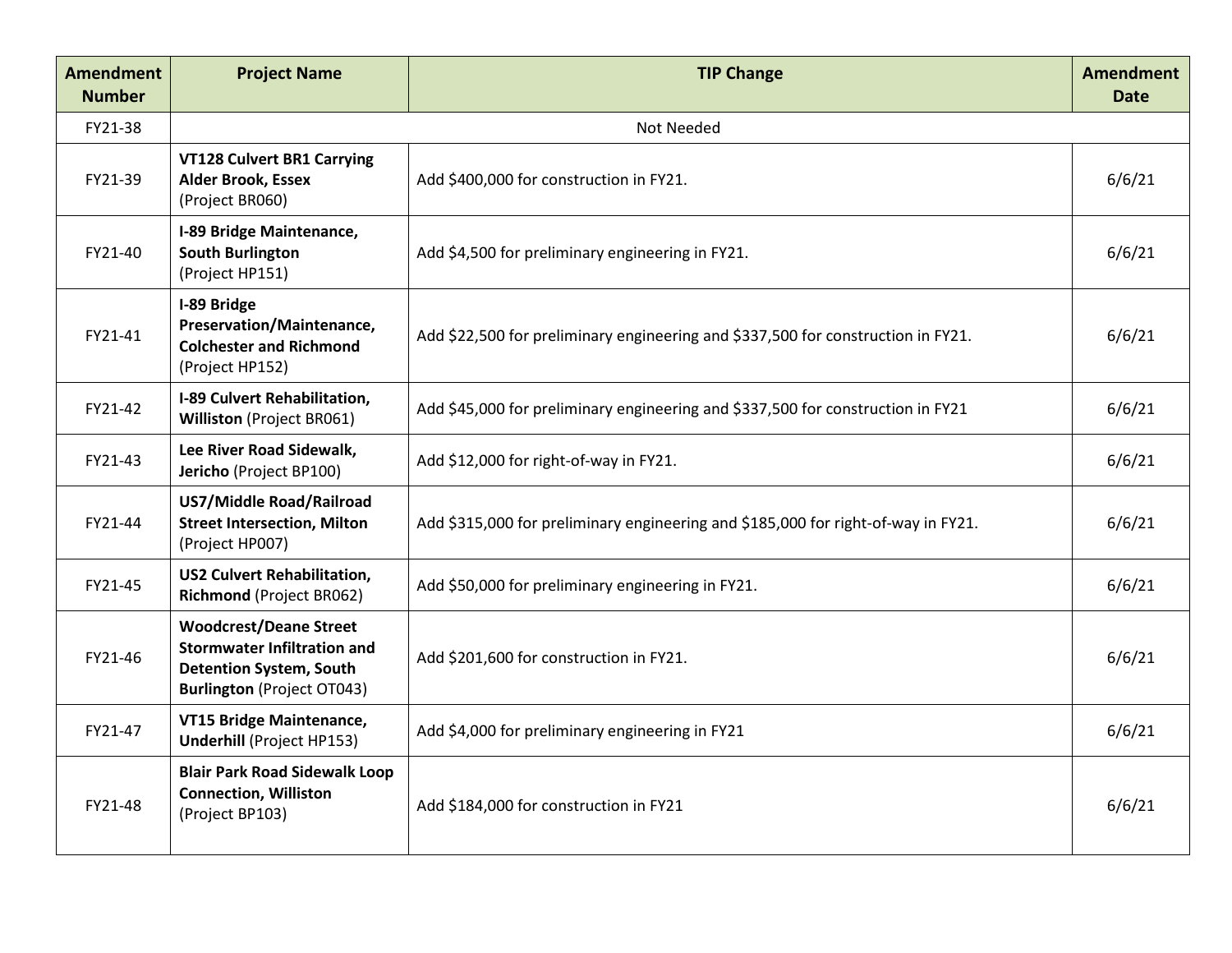| <b>Amendment</b><br><b>Number</b> | <b>Project Name</b>                                                                            | <b>TIP Change</b>                                                                                                                                                                                                                                                                                         | <b>Amendment</b><br><b>Date</b> |
|-----------------------------------|------------------------------------------------------------------------------------------------|-----------------------------------------------------------------------------------------------------------------------------------------------------------------------------------------------------------------------------------------------------------------------------------------------------------|---------------------------------|
| FY21-49                           | I-89 Exit 12 Improvements -<br>Stage 1, Williston<br>(Project HC016A)                          | Add \$125,000 for right-of-way in FY21.                                                                                                                                                                                                                                                                   | 6/6/21                          |
| FY21-50                           | VT2A Culvert, Williston<br>(Project BR057)                                                     | Add \$240,000 for construction in FY21.                                                                                                                                                                                                                                                                   | 6/6/21                          |
| FY21-51                           | <b>Mallets Bay Rail Crossing</b><br>Improvements, Winooski<br>(Project RR011)                  | Add \$315,000 for construction in FY21.                                                                                                                                                                                                                                                                   | 6/6/21                          |
| FY21-52                           | Lake Street Sidewalk and<br><b>Stormwater Management,</b><br><b>Burlington</b> (Project BP114) | Add a new Transportation Alternatives award for a sidewalk on Lake Street in Burlington.<br>Add \$60,988 for preliminary engineering in FY21.                                                                                                                                                             | 7/21/21                         |
| FY21-53                           |                                                                                                | Not Needed                                                                                                                                                                                                                                                                                                |                                 |
| FY21-54                           | Alder Brook culvert (BR2) on<br>VT117, Essex (Project BR048)                                   | Advance \$769,600 in Federal Funds from FY22 to FY21. The project is progressing faster<br>than was programmed in the TIP. Funds are available within the fiscal constraint.                                                                                                                              | 7/21/21                         |
| FY21-55                           | <b>Stormwater Retrofit for Four</b><br><b>Locations in South Burlington</b><br>(Project OT050) | Add \$216,000 in Federal funds for the design of stormwater retrofit best management<br>practices to implement VTrans Flow Restoration Plans. This project will address three<br>locations on I-89 - at Exit 13, Exit 14 and north of Hinesburg Road - and one location on I-<br>189 near Shelburne Road. | 7/21/21                         |
| FY21-56                           | <b>Stormwater Retrofit at</b><br>VT289/VT15, Essex<br>(Project OT049)                          | Add \$48,600 in Federal funds for the design of stormwater retrofit best management<br>practices to implement VTrans Flow Restoration Plans. This project will address a location<br>near the VT 289/VT 15 intersection.                                                                                  | 7/21/21                         |
| FY21-57                           | VT116/VT2A Intersection<br><b>Improvements, St. George</b><br>(Project HP134)                  | Add \$65,000 in Federal funds for scoping for this intersection project. The FY20 TIP had<br>\$100,00 for scoping but the funds were not needed in that year. \$20,000 was previously<br>obligated and additional funds are needed to complete scoping.                                                   | 7/21/21                         |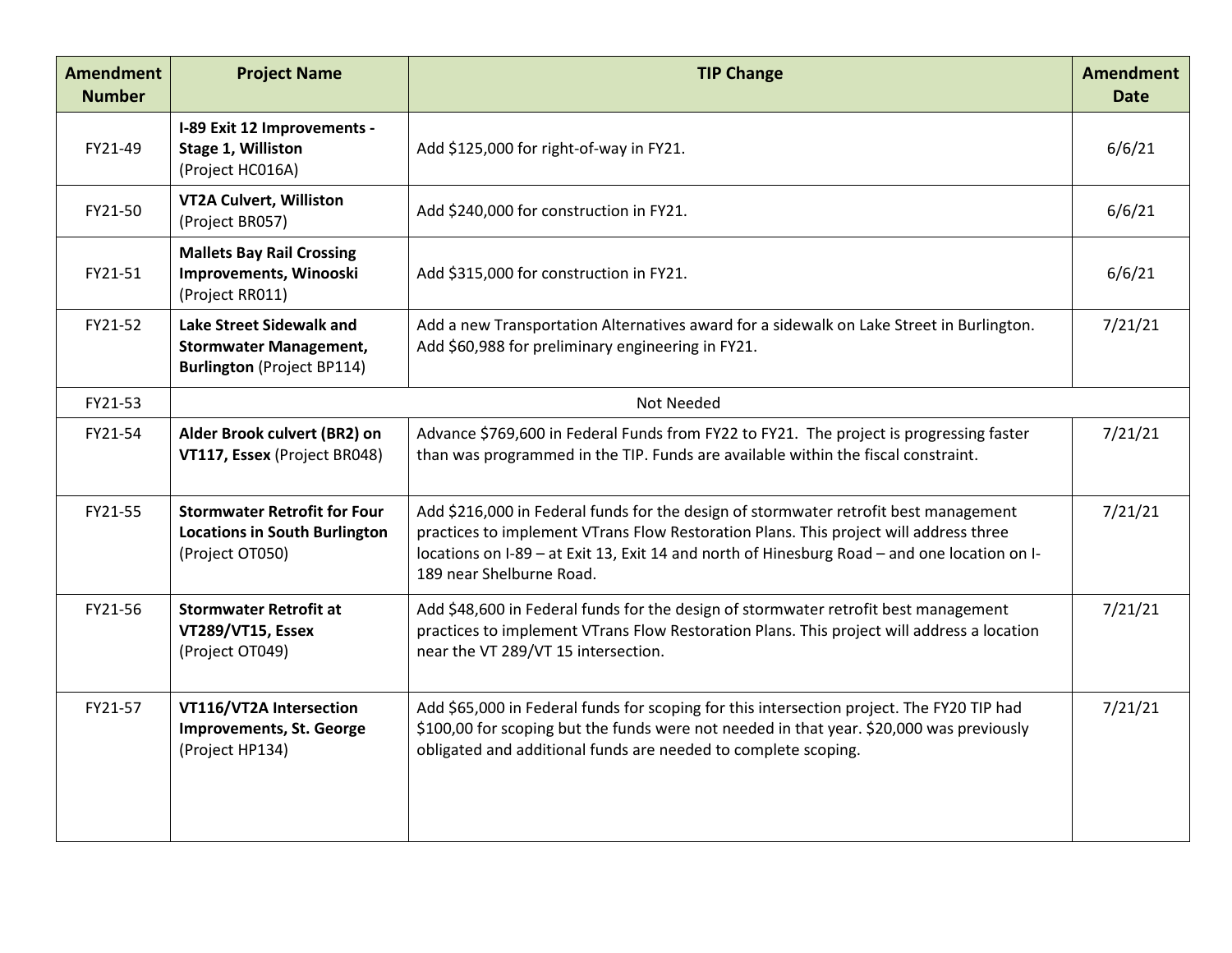| <b>Amendment</b><br><b>Number</b> | <b>Project Name</b>                                                           | <b>TIP Change</b>                                                                                                                                                                                                                                                                                                                                                                                                                                                                                                                                                                                                                                 | <b>Amendment</b><br><b>Date</b> |
|-----------------------------------|-------------------------------------------------------------------------------|---------------------------------------------------------------------------------------------------------------------------------------------------------------------------------------------------------------------------------------------------------------------------------------------------------------------------------------------------------------------------------------------------------------------------------------------------------------------------------------------------------------------------------------------------------------------------------------------------------------------------------------------------|---------------------------------|
| FY21-58                           | Champlain Parkway,<br><b>Burlington (Project HC001A)</b>                      | ▸ Transfer \$1,000,000 from construction to preliminary engineering in FY21.<br>Move \$5,227,121 in Federal funds for construction from FY21 to FY22. \$100,000 remains<br>for construction in FY21.<br>Add \$5,227,121 for construction in FY22. The FY20 TIP has \$4,162,460 for construction in<br>FY22. The new total is \$9,389,581.<br>Add \$10,000,000 for construction in FY23.<br>Add balance of construction funds in FY24 - \$9,960,419.<br>The current estimated advertising date for this project is late September so there will be<br>minimal expenditures in FY21. Construction is expected to take place in FY22, FY23 and FY24. | 9/22/21                         |
|                                   |                                                                               | This change does not result in an increase in the construction cost but just changes the<br>funding schedule. The funding changes will be accommodated outside of CCRPC's fiscal<br>constraint limit.                                                                                                                                                                                                                                                                                                                                                                                                                                             |                                 |
| FY21-59                           | <b>VT2A Resurfacing, Essex-</b><br><b>Colchester</b><br>(Project STP 0207(4)) | Designate \$40,000 from the regional item Design Scoping Projects (OT006) for design.                                                                                                                                                                                                                                                                                                                                                                                                                                                                                                                                                             | 8/9/21                          |
| FY21-60                           | <b>Resurface VT289, Essex</b><br>(Project NH033-1(26))                        | Designate \$40,000 from reginal item Design Scoping Projects (OT006) for design.                                                                                                                                                                                                                                                                                                                                                                                                                                                                                                                                                                  | 8/9/21                          |
| FY21-61                           | I-89 Bridge Maintenance,<br>Winooski (Project BM22504)                        | Designate \$198,000 from regional item Bridge Preventative Maintenance (BR033) for bridge<br>maintenance for bridge 73N -- Lafountain Street.                                                                                                                                                                                                                                                                                                                                                                                                                                                                                                     | 8/9/21                          |
| FY21-62                           | VT15/Underhill Flats Sidewalk,<br><b>Underhill (Project BP077)</b>            | Add \$76,000 in additional federal funds to construct a sidewalk along VT15 from Park Street<br>to Dumas Street in Underhill. This project previously received a 2013 Bicycle and Pedestrian<br>Program award of \$347,022.                                                                                                                                                                                                                                                                                                                                                                                                                       | 9/22/21                         |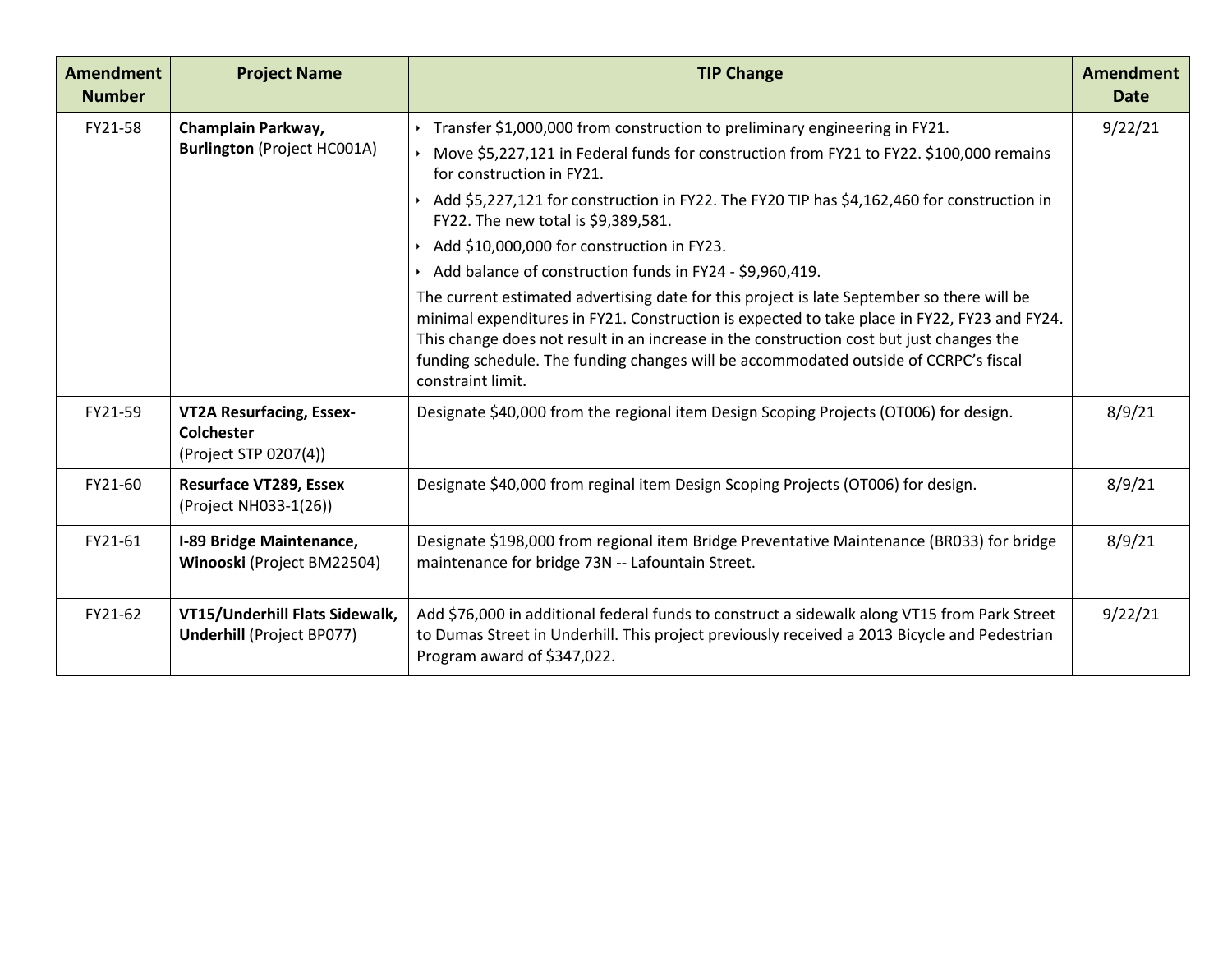| <b>Amendment</b><br><b>Number</b> | <b>Project Name</b>                                                                       | <b>TIP Change</b>                                                                                                                                                                                                                                                                                                                                                                                                                                                                                            | <b>Amendment</b><br><b>Date</b> |
|-----------------------------------|-------------------------------------------------------------------------------------------|--------------------------------------------------------------------------------------------------------------------------------------------------------------------------------------------------------------------------------------------------------------------------------------------------------------------------------------------------------------------------------------------------------------------------------------------------------------------------------------------------------------|---------------------------------|
| FY22-01                           | <b>Intervale Road Shared Use</b><br>Path, Burlington<br>(Project BP115)                   | Add \$207,490 in federal funds for design in FY22. Burlington was awarded a 2021 VTrans<br>Bicycle and Pedestrian Program grant (\$1,162,000 in federal funds) to construct a curb-<br>separate, ten-foot-wide shared use path along Intervale Road from Riverside Avenue to the<br>Intervale Center.                                                                                                                                                                                                        | 9/22/21                         |
| FY22-02                           | Riverside Village Sidewalk,<br>Jericho (Project BP116)                                    | Add \$112,000 in federal funds for design in FY22. Jericho was awarded a 2021 VTrans Bicycle<br>and Pedestrian Program grant (\$600,000) to construct a sidewalk on the east side of VT15<br>between the Jericho Market and Park Street.                                                                                                                                                                                                                                                                     | 9/22/21                         |
| FY22-03                           | <b>Burlington Train Station</b><br>Platform (Project RR007)                               | Reduce federal funds (TIGER VII) in FY21 by \$480,000 to a new total of \$400,000 and add<br>\$294,200 in federal TIGER VII funds in FY22.                                                                                                                                                                                                                                                                                                                                                                   | 9/22/21                         |
| FY22-04                           | <b>Vermont Railway Switch</b><br><b>Replacement, Burlington</b><br>(Project RR013)        | Revise the comment section to read "2 switches", instead of 3. Add the latest cost estimate -<br>- \$2,417,813 of which 53.94% is Federal TIGER VII funds. Remove \$1,874,500 in federal<br>TIGER VII funds from FY21 and add \$2,469,055 in federal TIGER VII funds in FY22.                                                                                                                                                                                                                                | 9/22/21                         |
| FY22-05                           | <b>Amtrak Siding, Burlington</b><br>(Project RR014)                                       | Change VTrans project number to VTRY(51). The latest cost estimate is \$4,577,411. This<br>project is funded with 100% state funds so no funds are shown in the TIP. Construction will<br>take place in FY22.                                                                                                                                                                                                                                                                                                | 9/22/21                         |
| FY22-06                           | <b>Intervale Road Rail Crossing</b><br><b>Improvements, Burlington</b><br>(Project RR015) | This project is included in the FY2022 TIP, which has not yet been approved by FHWA so this<br>amendment adds this project to the current TIP. Add \$135,000 in federal Section 130 Rail<br>Grade Crossing funds for preliminary engineering in FY22 and \$405,000 in Section 130 funds<br>for construction in FY23.                                                                                                                                                                                         | 9/22/21                         |
| FY22-07                           | <b>Mallets Bay Rail Crossing</b><br>Improvements, Winooski<br>(Project RR011)             | Reduce federal Section 130 Rail Grade Crossing funds in FY21 from \$315,000 (CON) to<br>\$31,500 (PE) and add \$380,880 in Section 130 Rail Grade Crossing funds for construction in<br>FY22.                                                                                                                                                                                                                                                                                                                | 9/22/21                         |
| FY22-08                           | <b>GMT Preventative</b><br>Maintenance (Project TR046)                                    | Change the project name from "GMT Preventative Maintenance" to "GMT Preventive<br>Maintenance, Safety and Equipment Replacements". Funding under this project is to be used<br>for a variety of items including for the replacement of technology equipment such as<br>passenger display monitors, server equipment, security system equipment, and other<br>general office equipment. Renaming this project will better align with the intended use of<br>these funds. The funding amount remains the same. | 9/20/21                         |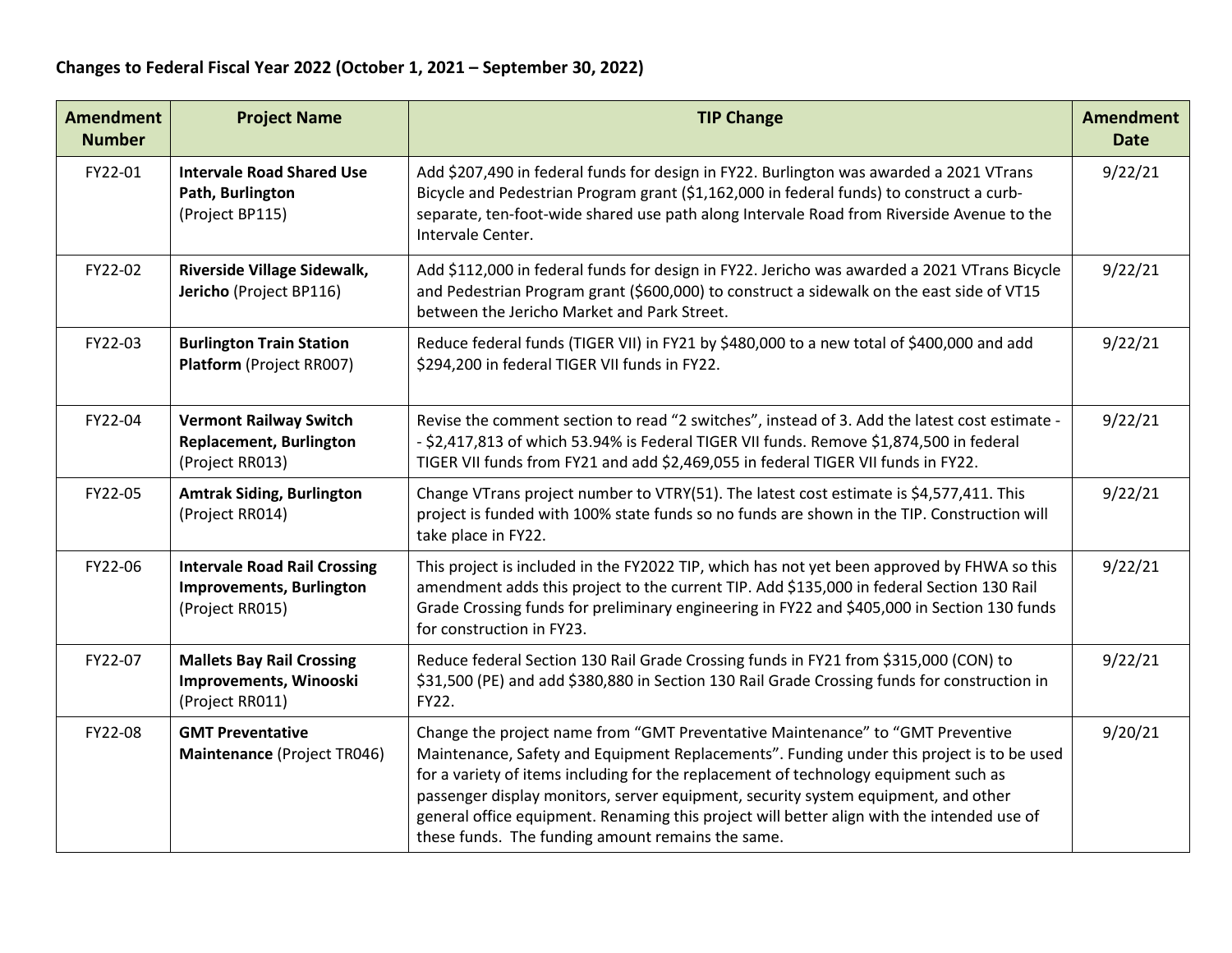| <b>Amendment</b><br><b>Number</b> | <b>Project Name</b>                                                                                  | <b>TIP Change</b>                                                                                                                                                                                                                                                                                                                                                                                                                                                                                                                                                     | <b>Amendment</b><br><b>Date</b> |
|-----------------------------------|------------------------------------------------------------------------------------------------------|-----------------------------------------------------------------------------------------------------------------------------------------------------------------------------------------------------------------------------------------------------------------------------------------------------------------------------------------------------------------------------------------------------------------------------------------------------------------------------------------------------------------------------------------------------------------------|---------------------------------|
| FY22-09                           | <b>Charlotte Rail Bridge over</b><br>Thorp Brook (Project RR008)                                     | Add \$470,715 in federal funds for construction in FY22. The project will repair and repoint an<br>existing stone culvert and repair the headwall. The FY22-25 TIP has construction funding in<br>FY23 but the project is ready to advance to construction in FY22. This project is part of the<br>work that needs to be done for the Amtrak extension to Burlington and is on the critical<br>path. The project is being funded with western corridor earmark funds and is not subject to<br>fiscal constraint.                                                      | 10/6/21                         |
| FY22-10                           | <b>GMT Passenger Amenities</b><br>(Project TR063)                                                    | Change the project name to "GMT Passenger Amenities and Facility PM".<br>Revise the federal funding source to "Transfer from 5311 to 5307".<br>• Update the comments section to read "Facility PM such as HVAC, energy efficiency, bus<br>lifts, building envelope, and interiors."                                                                                                                                                                                                                                                                                   | 10/26/21                        |
| FY22-11                           | <b>VT15 Traffic Signal</b><br><b>Replacement, Colchester-Essex</b><br>(Project HP155)                | Add \$200,000 in federal funds for preliminary engineering in the FY22 year of the FY20-23<br>TIP. This change will be funded outside of CCRPC's fiscal constraint limit.<br>The FY22-25 TIP was approved by the CCRPC Commission on 7/21/21 but has not yet been<br>approved by FHWA. The TIP had \$200,000 for preliminary engineering for this project. This<br>amendment will change the FY22 year of the FY20-23 TIP to be consistent with the<br>adopted FY22-25 TIP. This change is defined to be administrative according to CCRPC's TIP<br>Amendment Policy. | 11/19/21                        |
| FY22-12                           | VT15/Underhill Flats Sidewalk,<br><b>Underhill (Project BP077)</b>                                   | Advance \$76,000 in VTrans Bicycle and Pedestrian Grant funds from FY21 to FY22. This<br>project is not subject to CCRPC's fiscal constraint limit. Construction of this project is<br>underway and it was anticipated that these funds would be obligated in FY21 but they were<br>not. The funds are needed in FY22.                                                                                                                                                                                                                                                | 11/24/21                        |
| FY22-13                           | <b>Rehabilitate/Replace Culverts</b><br>on US2, Richmond-Bolton<br>(Project BR064)                   | Advance \$329,209 in federal funds from FY21 to FY22 for culvert rehabilitation/replacement<br>on US2 from Richmond MM 0 to Bolton MM 1.86. Construction funds for this project were<br>programmed in the FY21 year of the TIP but it did not advance. The project is ready to<br>advance in FY22.                                                                                                                                                                                                                                                                    | 11/24/21                        |
| FY22-14                           | <b>Rehabilitate/Replace Culverts</b><br>on US7, Charlotte-South<br><b>Burlington</b> (Project BR063) | Advance \$306,406 in federal funds from FY21 to FY22 for culvert rehabilitation/replacement<br>on US7 from Charlotte MM 2.939 to South Burlington MM 1.738. Construction funds for this<br>project were programmed in the FY21 year of the TIP but it did not advance. The project is<br>ready to advance in FY22.                                                                                                                                                                                                                                                    | 1/24/21                         |
| FY22-15                           | I-89 Exit 12 Improvements -<br>Stage 1 (Project HC016A)                                              | Add \$640,000 in federal funds for construction in FY22 and \$728,800 in federal funds for<br>construction in FY23. This project is scheduled to be bid on December 29, 2021.                                                                                                                                                                                                                                                                                                                                                                                         | 12/2/21                         |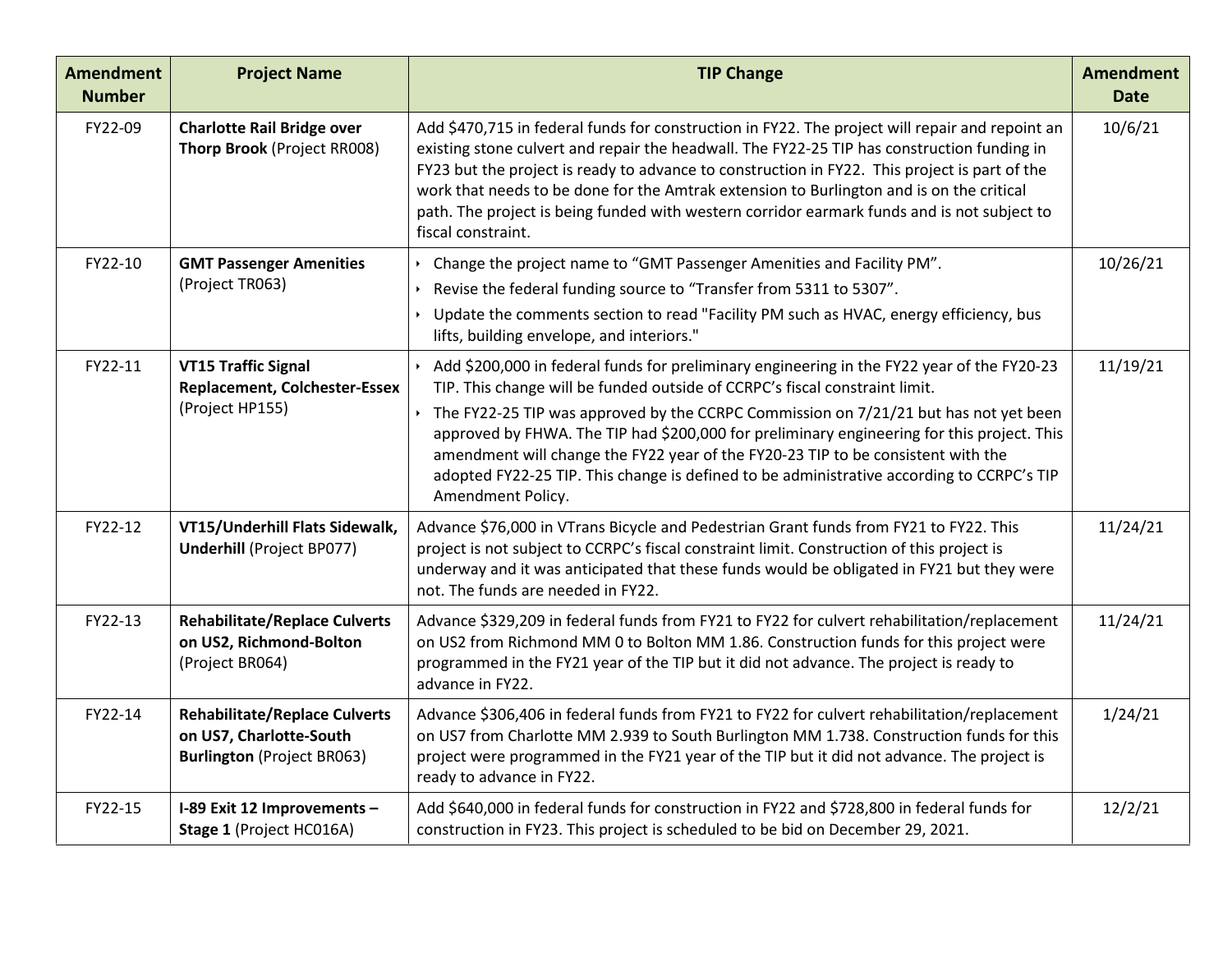| <b>Amendment</b><br><b>Number</b> | <b>Project Name</b>                                                                                                                                                                   | <b>TIP Change</b>                                                                                                                                                                                                                                                                                                                                                                                                                                                                                                                                                             | <b>Amendment</b><br><b>Date</b> |
|-----------------------------------|---------------------------------------------------------------------------------------------------------------------------------------------------------------------------------------|-------------------------------------------------------------------------------------------------------------------------------------------------------------------------------------------------------------------------------------------------------------------------------------------------------------------------------------------------------------------------------------------------------------------------------------------------------------------------------------------------------------------------------------------------------------------------------|---------------------------------|
| FY22-16                           | <b>Williston Park and Ride</b><br>(Project IN004A)                                                                                                                                    | Add \$2,000,000 in federal funds for construction in FY22 and \$2,364,506 in federal funds for<br>construction in FY23.                                                                                                                                                                                                                                                                                                                                                                                                                                                       | 12/20/21                        |
| FY22-17                           | <b>Resurfacing VT2A, Colchester-</b><br>Essex (Project HP156)                                                                                                                         | Add a new project to the TIP in FY22 for resurfacing VT Route 2A from the Class 1 limit north<br>of North Street, in Essex, to US Route 7, in Colchester. Work will also take place on VT Route<br>127, between its intersections with US Route 7 and VT Route 2A.<br>Add \$1,795,072 for construction in FY22. Preliminary engineering for this project was funded<br>under regional project Design Scoping Projects (OT006).<br>Note that this project will be advertised as a composite contract with the Essex NH 033-                                                    | 2/16/22                         |
| FY22-18                           | <b>Resurfacing VT Route 289,</b><br>Essex (Project HP157)                                                                                                                             | 1(26) project, which will pave VT Route 289 (see below).<br>Add a new project to the TIP in FY22 for resurfacing VT Route 289, from VT Route 117 to VT<br>Route 2A. Work under this project will also include the VT Route 289 on- and off-ramps.<br>Add \$2,979,197 for construction in FY22. Preliminary engineering for this project was funded<br>under regional project Design Scoping Projects (OT006).<br>Note that this project will be advertised as a composite contract with the Essex-Colchester<br>STP 0207(4) project, which will pave VT Route 2A (see above). | 2/16/22                         |
| FY22-19                           | <b>GMT Capital - Federal</b><br>(Project TR003A)                                                                                                                                      | Increase the amount of federal funds in FY22 from \$50,000 to \$200,000.<br>GMT receives FTA Section 5307 Urbanized Area Formula Funds each year that are divided<br>between two separate projects -- Capital (Project TR003A) and Operating (Project TR002).<br>GMT proposed to increase the amount to Capital (TR003A) to cover necessary preventative<br>maintenance activities. Note that GMT anticipates additional 5307 funds may be available in<br>FY22 so we are not proposing to reduce funding in project TR002 at this time.                                      | 2/16/22                         |
| FY22-20 and<br>FY22-21            | <b>GMT Capital - Facility and Bus</b><br><b>Heavy Repairs (Project TR078)</b><br>and GMT Preventative<br>Maintenance, Safety, and<br><b>Equipment Replacements</b><br>(Project TR046) | Add CMAQ as a funding source, along with STP Transfer, to both of these projects. This<br>change will increase funding flexibility for these projects.                                                                                                                                                                                                                                                                                                                                                                                                                        | 2/16/22                         |
| FY22-22                           | <b>East-West Alternative</b><br><b>Transportation Crossing, South</b><br><b>Burlington</b> (Project BP117)                                                                            | Add a new project to the TIP in FY22 for an East-West Alternative Transportation Crossing in<br>South Burlington. Add \$240,000 in federal funds for PE in FY22.<br>South Burlington was awarded a RAISE (Rebuilding American Infrastructure with<br>Sustainability and Equity) grant of \$9,768,834 to construct an Alternative Transportation<br>Crossing of I-89 near Exit 14.                                                                                                                                                                                             | 2/16/22                         |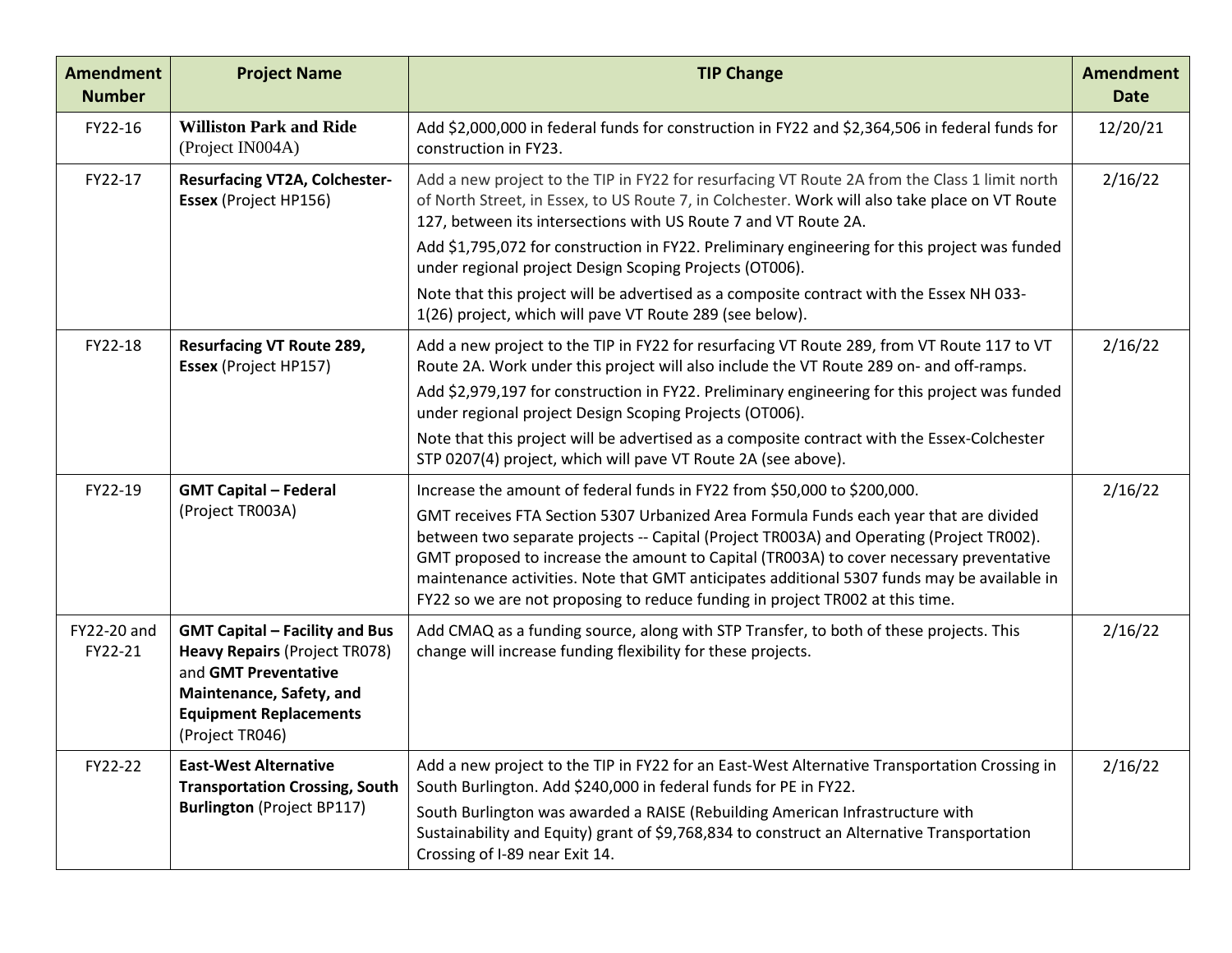| <b>Amendment</b><br><b>Number</b> | <b>Project Name</b>                                                                                                                                | <b>TIP Change</b>                                                                                                                                                                                                                                                                                                                                     | <b>Amendment</b><br><b>Date</b> |
|-----------------------------------|----------------------------------------------------------------------------------------------------------------------------------------------------|-------------------------------------------------------------------------------------------------------------------------------------------------------------------------------------------------------------------------------------------------------------------------------------------------------------------------------------------------------|---------------------------------|
| FY22-23                           | <b>Lindenwood Dive Closed</b><br><b>Drainage System and</b><br><b>Stormwater Treatment, South</b><br><b>Burlington</b> (Project OT046)             | Advance \$96,610 from FY21 to FY22. This amendment changes the FY20 TIP to match the<br>FY22 TIP, which was approved by the CCRPC Board on July 21, 2021. This project will be<br>constructed in 2022.                                                                                                                                                | 2/16/22                         |
| FY22-24                           | <b>VT128 Culvert BR1 Carrying</b><br><b>Alder Brook, Essex</b><br>(Project BR060)                                                                  | Move \$400,000 in federal funds for construction from FY21 to FY22 and add \$60,000. This<br>project did not advance to construction in FY21 but will be constructed in 2022.                                                                                                                                                                         | 2/16/22                         |
| FY22-25                           | Exit 16 Improvements,<br>Colchester (Project HP102)                                                                                                | Change the FY20-23 TIP to match FY22-25 TIP as follows - increase federal funds for<br>construction in FY22 from \$2,965.140 to \$4,000,000, add \$6,090,000 in FY23, and add<br>\$2,997,712 in FY24. The project is scheduled to begin construction in 2022.                                                                                         | 2/16/22                         |
| FY22-26                           | <b>Stormwater System Retrofit</b><br>with Infiltration Systems and<br><b>Stabilized Outfalls for Three</b><br>Cul-de-sacs, Essex (Project<br>OT040 | Change the FY20-23 TIP to match FY22-25 TIP as follows -- move \$189,104 from FY20 to<br>FY22. This project is scheduled to be constructed in 2022.                                                                                                                                                                                                   | 2/16/22                         |
| FY22-27                           | <b>US2 Paving, Bolton-Richmond</b><br>(Project HP148)                                                                                              | Change the FY20-23 TIP to match FY22-25 TIP as follows -- \$962,838 in FY22, \$7,308,000 in<br>FY23, and \$6,593,440 in FY24. This project is scheduled to begin construction in 2022.                                                                                                                                                                | 2/16/22                         |
| FY22-28                           | <b>US7 Paving, Charlotte-South</b><br><b>Burlington (Project HP149)</b>                                                                            | Advance construction from FY23/24 to FY22/23 as follows -- \$4,000,000 in FY22 and<br>\$3,879,517 in FY23. This change results in an increase in construction cost of \$728,474 which<br>is a 10% increase. This project is scheduled to begin construction in 2022.                                                                                  | 2/16/22                         |
| FY22-29                           | <b>Intervale Road Rail Crossing</b><br><b>Improvements, Burlington</b><br>(Project RR015)                                                          | Change federal funding source from Section 130 Rail Grade Crossing to STP and change<br>funding split to 81.08 percent federal and 18.92 percent state funds.                                                                                                                                                                                         | 2/11/22                         |
| FY22-30                           | Exit 16 Improvements,<br>Colchester (Project HP102)                                                                                                | Add \$75,000 in federal funds for utility relocation and retaining wall construction associated<br>with the diverging diamond interchange. This is a 0.44% increase in project cost which is<br>defined as an administrative change.                                                                                                                  | 2/15/22                         |
| FY22-31                           | <b>GMT Operating - Federal</b><br>(Project TR002)                                                                                                  | Increase funding in FY22 from \$3,000,000 to \$3,750,000. The Bipartisan Infrastructure law is<br>expected to increase formula funds by 30% and the Small Transit Intensive Cities (STIC)<br>allocation is expected to increase from 2% to 3%. This funding increase is only available to<br>GMT and cannot be used for any other project in the TIP. | 4/20/22                         |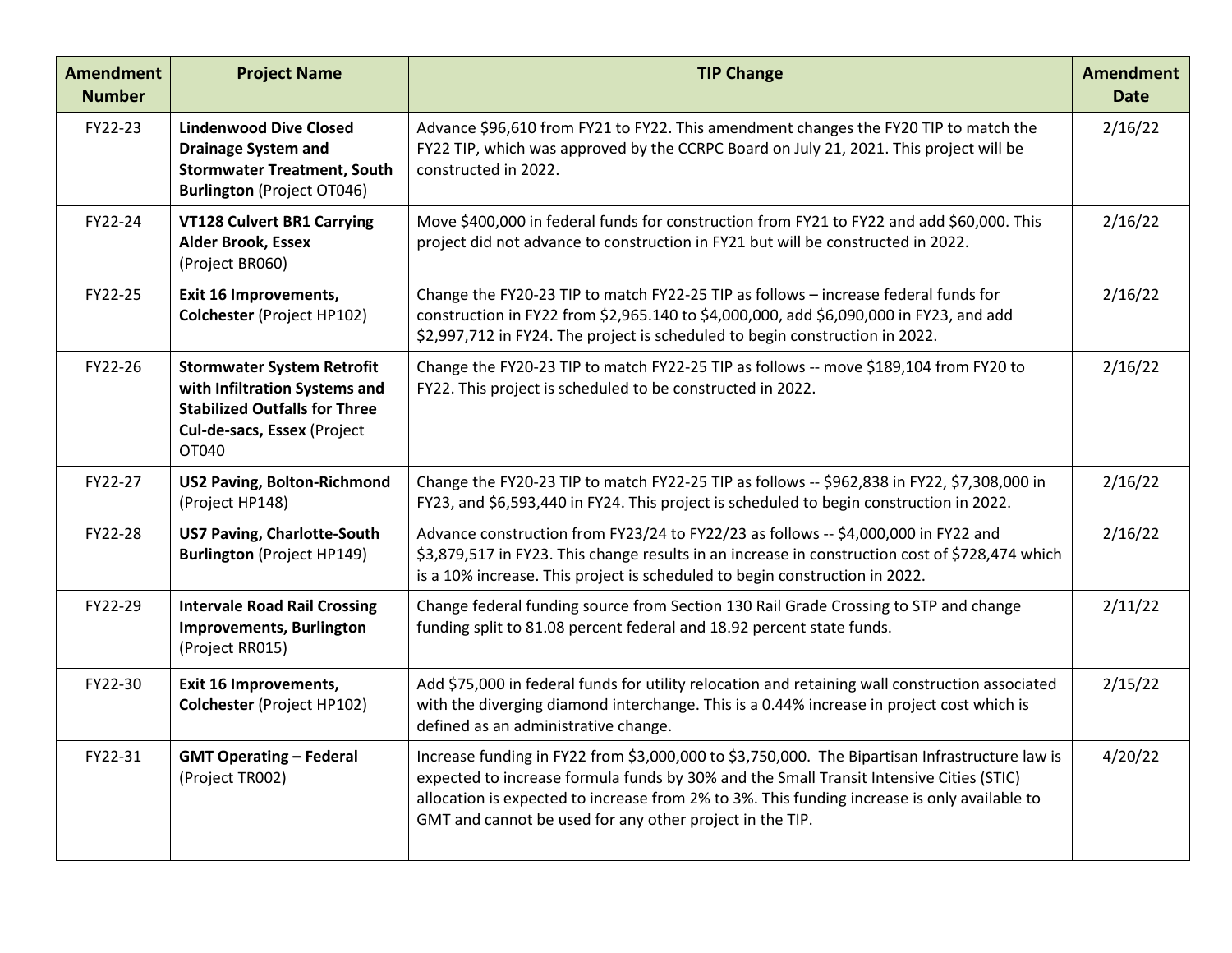| <b>Amendment</b><br><b>Number</b> | <b>Project Name</b>                                     | <b>TIP Change</b>                                                                                                                                                                                                                                                                                                                                                                                                                                                                                                                                                                                                                                                                                                                                                                                                                                                                                                                                                                                                                                                                                                                                                                                                                                                                                                                                                                                                                                                                                                                                                                                                                                                                                                                                                                                                           | <b>Amendment</b><br><b>Date</b> |
|-----------------------------------|---------------------------------------------------------|-----------------------------------------------------------------------------------------------------------------------------------------------------------------------------------------------------------------------------------------------------------------------------------------------------------------------------------------------------------------------------------------------------------------------------------------------------------------------------------------------------------------------------------------------------------------------------------------------------------------------------------------------------------------------------------------------------------------------------------------------------------------------------------------------------------------------------------------------------------------------------------------------------------------------------------------------------------------------------------------------------------------------------------------------------------------------------------------------------------------------------------------------------------------------------------------------------------------------------------------------------------------------------------------------------------------------------------------------------------------------------------------------------------------------------------------------------------------------------------------------------------------------------------------------------------------------------------------------------------------------------------------------------------------------------------------------------------------------------------------------------------------------------------------------------------------------------|---------------------------------|
| FY22-32                           | <b>GMT ADA Service (Project</b><br>TR090)               | Add a new project to the TIP for ADA Service. Add \$440,000 in FTA Section 5307 funds in<br>FY22. GMT is entitled to allocate up to 10% of its 5307 apportionment to cover ADA service<br>costs at an 80/20 federal/local split. The amount shown is 10% of GMT's projection of its<br>total 5307 apportionment in FFY22. These funds are only available to GMT and cannot be<br>used for any other project in the TIP.                                                                                                                                                                                                                                                                                                                                                                                                                                                                                                                                                                                                                                                                                                                                                                                                                                                                                                                                                                                                                                                                                                                                                                                                                                                                                                                                                                                                     | 4/20/22                         |
| FY22-33                           | Champlain Parkway-<br><b>Burlington</b> (Project HC001) | Increase construction amount from \$35,000,000 to \$62,747,145. This is a 79% increase in<br>project cost which is defined as a Major Amendment according to CCRPC's TIP Amendment<br>Policy and requires a Public Hearing.<br>This project will be constructed in two phases. Phase 1 is from Home Avenue to Kilburn<br>Street. Modify the TIP to reflect the following funding schedule for Phase 1:<br>FY22- Reduce TIP funds from \$9,389,581 to \$6,434,148. Releases \$2,955,433 to be<br>applied in FY25.<br>FY23 - Increase TIP funding from \$10,000,000 to \$14,983,127. Funds to come from Exit<br>17 - see detail below.<br>FY24 - Increase TIP funding from \$9,960,419 to \$15,302,234. Funds to come from Exit 17<br>- see details below.<br>FY25 - Add \$9,320,428. These funds will come from outside CCRPC's fiscal constraint<br>limit.<br>Phase 2 is from I-189 to Home Avenue and Kilburn Street to Main Street. Construction of this<br>phase will begin in FY26 as detailed below. Note that this Phase is not part of the FY22-25 TIP<br><b>Fiscal Constraint Limit.</b><br>FY26 - \$11,531,428<br>$\blacktriangleright$<br>FY27 - \$5,718,068<br>$\blacktriangleright$<br>FY28 - \$1,457,713<br>$\blacktriangleright$<br>Reason for Change: The project received one bid which was approximately 57% over the<br>engineer's estimate for the work. There were a number of factors that contributed to the<br>significantly higher than estimated bid price including the following: increased demand on<br>contractor services, a surge in energy cost that is anticipated to continue, supply chain<br>issues, high inflation rate, labor shortages. The contactor likely anticipated that these issues<br>will continue into the future and impact the seven year construction schedule for this | 5/18/22                         |
|                                   |                                                         | project.                                                                                                                                                                                                                                                                                                                                                                                                                                                                                                                                                                                                                                                                                                                                                                                                                                                                                                                                                                                                                                                                                                                                                                                                                                                                                                                                                                                                                                                                                                                                                                                                                                                                                                                                                                                                                    |                                 |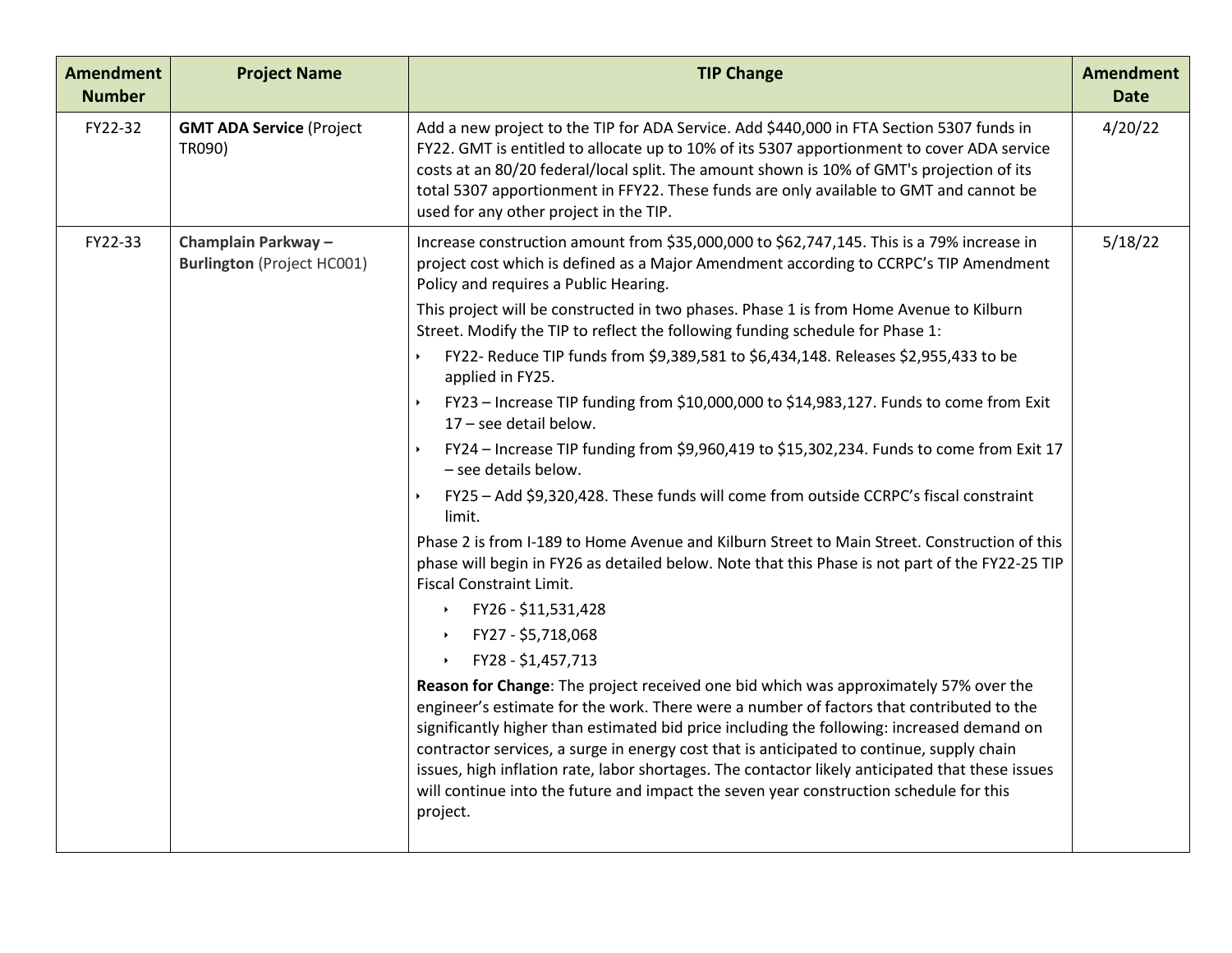| <b>Amendment</b><br><b>Number</b> | <b>Project Name</b>                                                     | <b>TIP Change</b>                                                                                                                                                                                                                                                                                                                                                                                 | <b>Amendment</b><br><b>Date</b> |
|-----------------------------------|-------------------------------------------------------------------------|---------------------------------------------------------------------------------------------------------------------------------------------------------------------------------------------------------------------------------------------------------------------------------------------------------------------------------------------------------------------------------------------------|---------------------------------|
| FY22-34                           | <b>Exit 17 Improvements,</b><br>Colchester (Project BT050)              | Change TIP funding for this project to align with the State FY23 Transportation Capital<br>Program and maintain fiscal constraint. The TIP has construction funds for this project<br>beginning in FY22 and the Capital Program delays construction to begin in FY24. Change the<br>TIP as follows:<br>FY22 - Reduce funding from \$900,000 to \$600,000 for ROW. Release \$300,000 to be         | 5/18/22                         |
|                                   |                                                                         | applied in FY25.                                                                                                                                                                                                                                                                                                                                                                                  |                                 |
|                                   |                                                                         | FY23 - The TIP has \$15,225,000 but no funds are needed. Transfer \$4,983,127 to<br>Champlain Parkway and release \$10,241,873 to be applied in FY25.                                                                                                                                                                                                                                             |                                 |
|                                   |                                                                         | FY24 - Reduce funding from \$10,187,145 to \$4,000,000. Transfer \$5,341,815 to<br>$\blacktriangleright$<br>Champlain Parkway and release \$845,330 to be applied to FY25.                                                                                                                                                                                                                        |                                 |
|                                   |                                                                         | FY25 - Add \$16,800,000 -- \$14,361,636 to come from released funds and \$2,438,364 to<br>be funded outside of CCRPC's fiscal constraint limit.                                                                                                                                                                                                                                                   |                                 |
|                                   |                                                                         | FY26 - Add balance of construction funds - \$4,388,272 (outside of FY22-25 TIP Fiscal<br>Constraint Limit).                                                                                                                                                                                                                                                                                       |                                 |
| FY22-35                           | Bridge 23 on US2, Williston<br>(Project BR067)                          | Add a new project to the TIP in FY22 to replace Bridge 23 on US2 over an unnamed tributary<br>with related approach and channel work. This is a Major Amendment according to CCRPC's<br>TIP Amendment Policy because it is a new project.                                                                                                                                                         | 5/18/22                         |
|                                   |                                                                         | Add \$280,000 for PE in FY22 and \$8,000 for right-of-way in FY24. Construction schedule to<br>be determined.                                                                                                                                                                                                                                                                                     |                                 |
| FY22-36                           | <b>US7 Paving, Charlotte-South</b><br><b>Burlington (Project HP149)</b> | Add \$1,468,019 in federal funds in FY23. This is a 17% increase in project cost which is<br>defined as a Minor Amendments according to CCRPC's TIP Amendment Policy. This change<br>will be funded outside of CCRPC's Fiscal Constraint limit.                                                                                                                                                   | 4/20/22                         |
|                                   |                                                                         | The previous cost estimate of \$\$9,849,396 was developed at the preliminary plans phase of<br>this project. The new cost estimate of \$11,528,782 was developed based on final plans and<br>reflect updated design elements and unit costs.                                                                                                                                                      |                                 |
| FY22-37                           | <b>Shelburne Street Roundabout</b><br>(Project HP085)                   | Move \$3,481,580 in construction funds from FY21 to FY22 and FY23 as follows -- \$2,812,829<br>in FY22 for a new total of \$7,494,629; \$861,183 plus an additional \$192,432 for a new total<br>of \$2,617,482. This project was anticipated to spend more funds for construction in FY21<br>than were actually needed. The project is anticipated to complete construction in FY22 and<br>FY23. | 6/15/22                         |